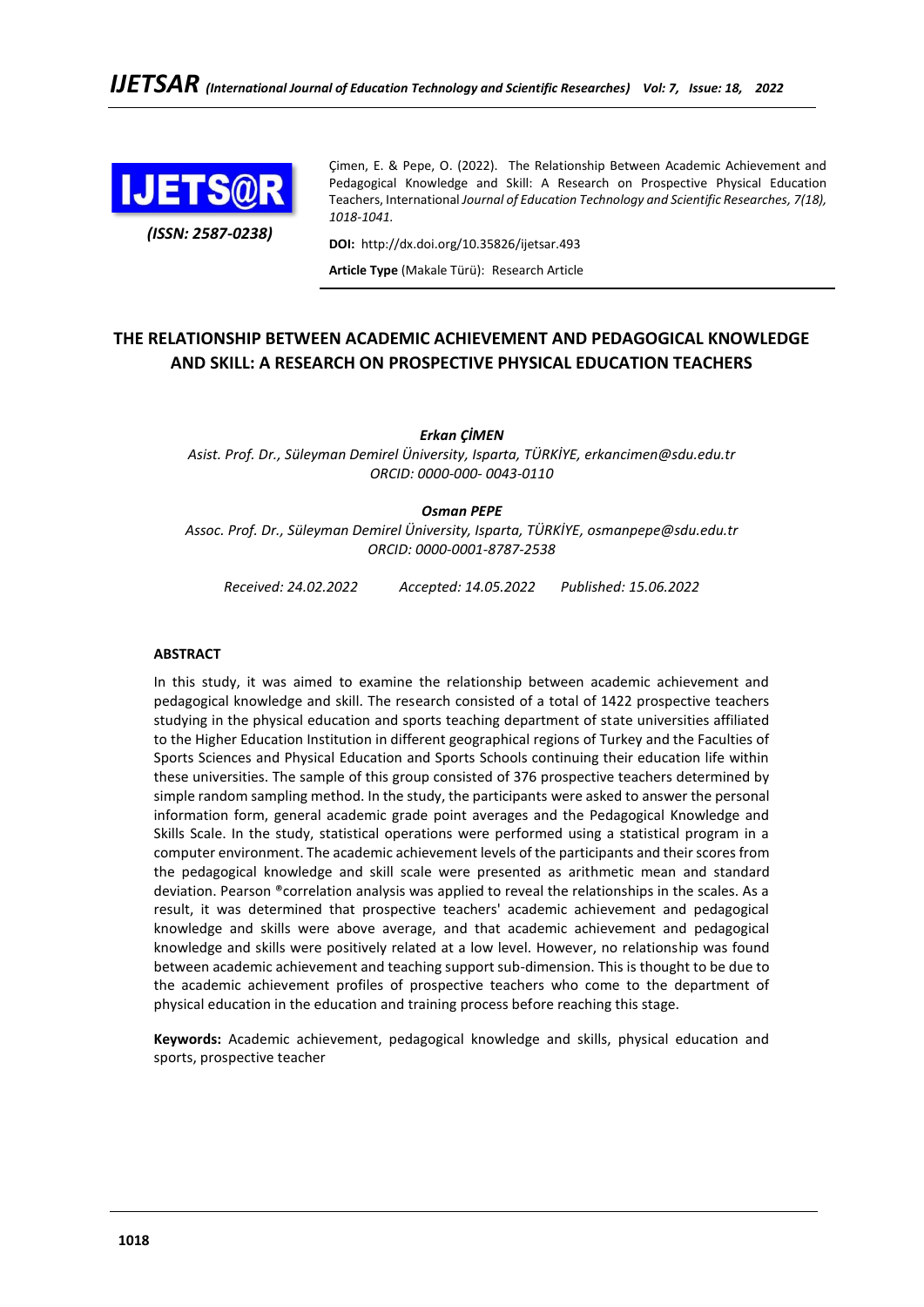#### **INTRODUCTION**

Teacher and teacher training have a great impact on the education of students who can adapt to the society they live in, meet their social needs and represent themselves and their country on international platforms, which is known as the human profile required in our age. For this reason, importance should be given on teacher training in order to make prospective teachers be ready for their professions (Özer & Gelen, 2008; Gürşimşek, 1998). Teacher training programs in universities aim to provide prospective teachers with the field and program knowledge and teaching strategies which they may need before moving to professional life (Ay, 2004). In this sense, it is thought that prospective teachers' academic achievement and pedagogical knowledge and skills are important. Achievement is defined as the progress of students in their performance within their educational goals (Ulusoy, 2009). Academic achievement, which is known to be an important factor in the personal and professional development of individuals, can be affected by individual and environmental factors. Communication skills, motivation, intelligence, talent, classroom management skills, teaching methods, managerial understanding, assessment and evaluation, educational system and program of the educational institution and physical and academic environment can be stated among these factors (Win & Miller, 2005; Laidra et al., 2007; Batman & Yiğit, 2016). It has been stated that individuals who receive education related to teaching profession will not have difficulty in the educational processes of students in different age groups due to their high intrinsic motivation to perform their profession (König & Rothlad, 2012). In this sense, it is important that prospective teachers who will guide the future of societies are trained in the best way in terms of their content knowledge and pedagogical knowledge and competencies (Çiltaş & Akıllı, 2011). Pedagogical knowledge is defined as the competencies of teachers in terms of classroom management and their skills in the education process (Shulman, 1987). Prospective teachers can create the most appropriate teaching approaches for themselves by being inspired by the strategies, methods and techniques applied by the people who teach them in educational activities (Çiltaş & Akıllı, 2011). Evaluations to be made about the extent to which prospective teachers can apply their teaching knowledge and skills can be beneficial for candidates (Tuzcu, 2011). These evaluations are important in terms of organizing the plans and programs, tools and equipment to be used for the students in the center of education when the prospective teachers start their professional life according to the level of the students (Karabacak, 2015).

In the literature review conducted by the researchers, studies examining the pedagogical knowledge competencies of teachers and prospective teachers in various branches were found (Çiltaş & Akıllı, 2011; Tanışlı, 2003; Tuzcu, 2011; Yenmez, 2012; Wiens et al; 2022; Guerriero, 2014). It is thought that physical education teachers are important in the transfer of knowledge skills to young generations by teachers with both academic and pedagogical skills in the field of education and in building a healthy society and in teaching these skills. When the literature was examined, no study was found to determine the relationship between physical education and sports teacher candidates' academic achievement and pedagogical knowledge and skill levels. This situation reveals the importance of the present study in terms of physical education and the development of sports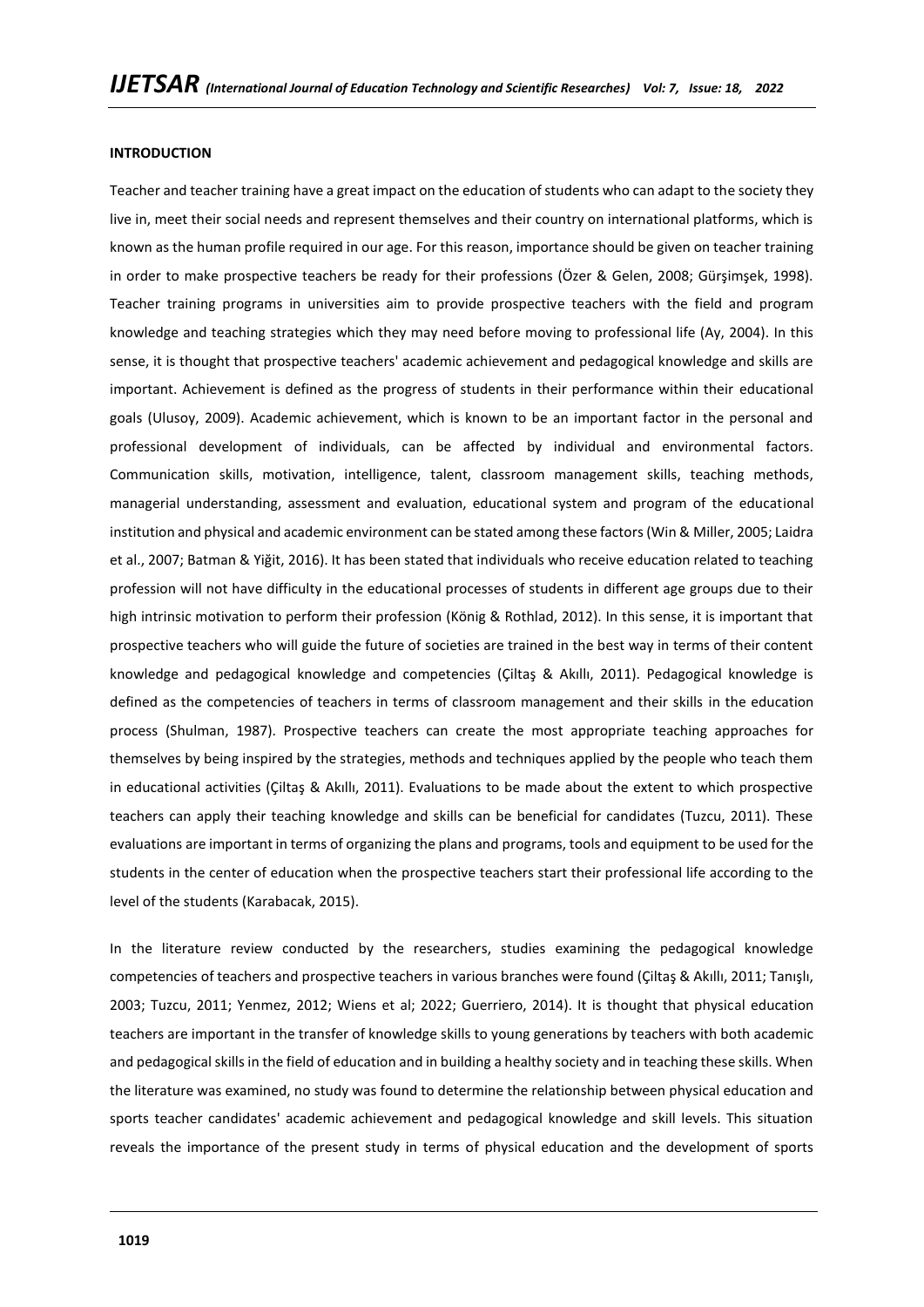teacher candidates. The aim of this study is to examine the relationship between physical education teacher candidates' academic achievement levels and pedagogical knowledge and skills.

### **METHOD**

**Model of the Study:** In the study, a descriptive and correlational survey method for was preferred. Descriptive survey patterns are a way of working that aims to describe a situation that existed in the past or today as it is. Correlational survey methods, on the other hand, are research methods that aim to measure the presence and/or degree of co-change between two or more variables (Karasar, 2004).

Ethics committee approval certificate was obtained for this study with the decision of Süleyman Demirel University Social and Human Sciences Ethics Committee dated 15.03.2022 and numbered 118/35.

**Forming Volunteer Groups:** The research population consisted of a total of 1422 prospective teachers studying in the physical education and sports teaching department of the Faculties of Sport Sciences and Physical Education and Sports Schools in different geographical regions of Turkey which are affiliated to the Higher Education Institution. The sample of this group consisted of 376 prospective teachers determined by simple random sampling method.

**Data Total Tools:** In order to obtain the data in the research, the Forms platform on a search engine on the internet was used. During the data collection phase, information and scale forms related to the research were forwarded to physical education and sports teacher candidates studying at universities to create a sample through the internet platform. In the study, the participants were asked to answer the personal information form, general academic grade point averages and the Pedagogical Knowledge and Skills Scale.

**Personal Information Form:** It contains 6 questions to obtain participants' age, gender, general academic average, weekly study time, place of residence, university information.

| <b>Variables</b>            | <b>Groups</b>   | n   | %    |
|-----------------------------|-----------------|-----|------|
|                             | Male            | 172 | 45.7 |
| Gender                      | Female          | 204 | 54.3 |
|                             | <b>Total</b>    | 376 | 100  |
|                             | 18-20           | 153 | 40.7 |
|                             | $21 - 23$       | 200 | 53.2 |
| Age                         | $24+$           | 23  | 6.1  |
|                             | <b>Total</b>    | 376 | 100  |
|                             | Dormitory       | 126 | 33.5 |
| <b>Place of residence</b>   | Family          | 160 | 42.6 |
|                             | Hotel and Other | 90  | 23.9 |
|                             | <b>Total</b>    | 376 | 100  |
|                             | 1-5 hours       | 296 | 78.7 |
| <b>Weekly studying time</b> | 6-10 hours      | 53  | 14.1 |
|                             | $11+$ hours     | 27  | 7.2  |
|                             | <b>Total</b>    | 376 | 100  |

**Table 1.** Descriptive Statistics of the Participants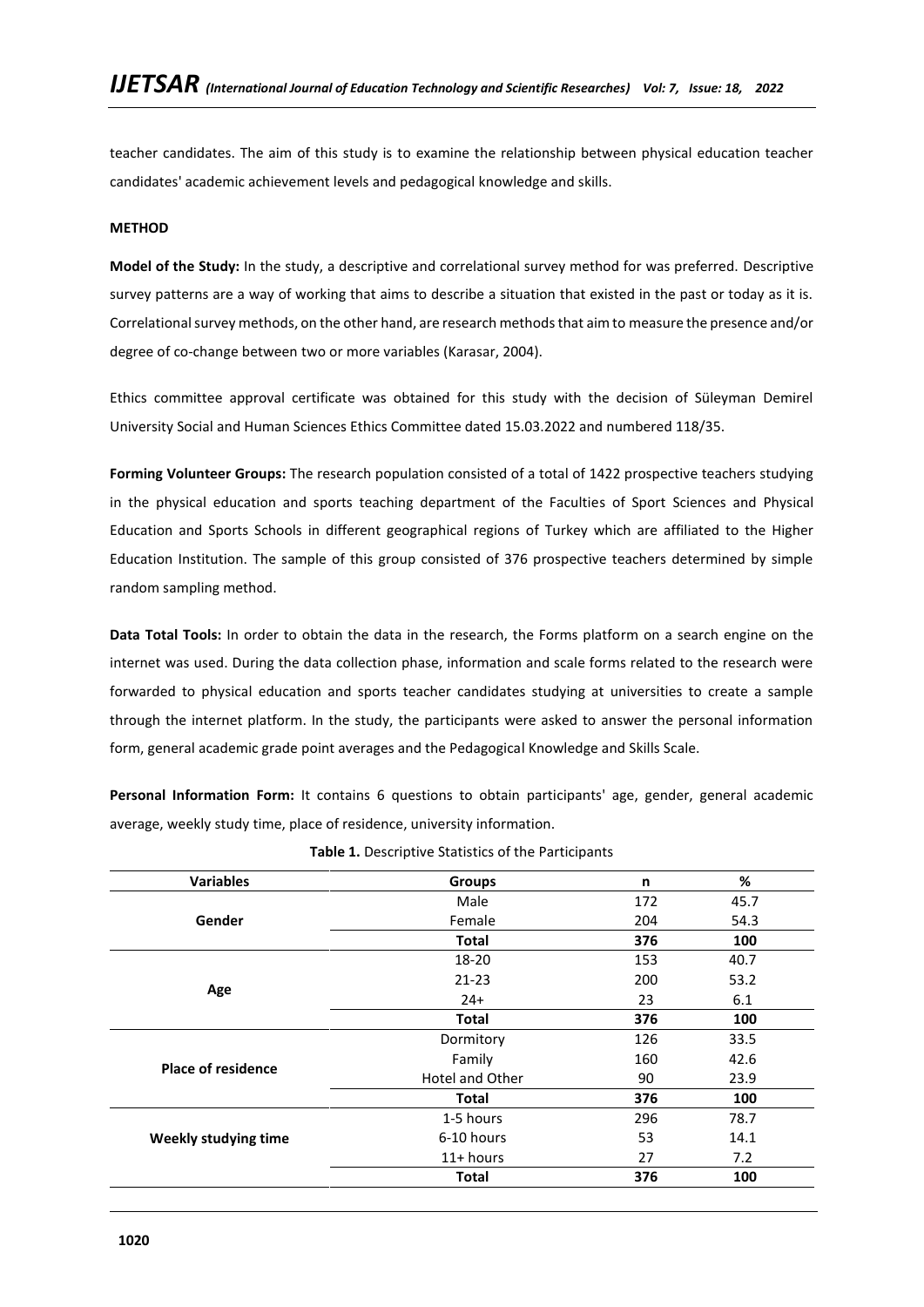|                     | Süleyman Demirel<br><b>Total</b> | 48<br>376 | 12.8<br>100 |
|---------------------|----------------------------------|-----------|-------------|
|                     | Harran                           | 58        | 15.4        |
|                     | İnönü                            | 46        | 12.2        |
| <b>Universities</b> | Düzce                            | 43        | 11.4        |
|                     | Dumlupinar                       | 52        | 13.8        |
|                     | Erciyes                          | 72        | 19.1        |
|                     | Çanakkale 18 Mart                | 57        | 15.2        |

# *IJETSAR (International Journal of Education Technology and Scientific Researches) Vol: 7, Issue: 18, 2022*

When Table 1 is examined, it is determined that 45.7% of the prospective teachers participating in the study are male, 54.3% are female; according to the age variable, 40.7% are 18-20, 53.2% are 21-23, 6.1% are over 24 years old; according to place of residence variable 33.5% live in the dormitory, 42.6% live next to the family, 23.9% live in apartments and other places, according to weekly studying time 78.7% study for 1-5 hours, 14.1% study for 6- 10 hours, 7.2% study for 11 hours or more; according to university variable 15.2% are at Çanakkale 18 Mart, 19.1% are at Erciyes, 13.8% are at Dumlupınar, 11.4% are at Duzce, 12.2% are at Inönü, 15.4% are at Harran and 12.8% are at Süleyman Demirel University.

**Academic Achievement Measurement:** In the literature, studies based on the general academic grade point average were found to determine the academic achievement levels of various participant groups (Sığrı & Gürbüz, 2011; Demirtaş & Özer, 2007; Yeşil et al., 2009; Tektaş & Tektaş, 2010). From this point of view, objective (numerical) data were used to determine the academic achievement levels of the prospective teachers, and the general academic grade point averages obtained in the academic periods before the period in which the research took place were taken as a basis. In order to avoid any problems in statistical analysis, the scores of the prospective teachers in the quadratic grade system were evaluated.

**Pedagogical Knowledge and Skill Scale:** The scale developed by Wong et al. (2012) to determine the pedagogical knowledge and skill levels of prospective teachers and adapted to Turkish by Gökçek and Yılmaz (2019) consists of 37 items and 5-point Likert type. For each skill statement in the scale, it was graded and scored as "Strongly Disagree=1", "Disagree=2", "Neutral=3", "Agree=4", "Strongly Agree=5". The scale consists of 6 sub-dimensions and these sub-dimensions are stated as student learning, lesson planning, teaching support, adaptation to diversity, classroom management, importance and interest. When the validity and reliability analysis of the scale was examined, it was stated that the value found for the overall scale in the Cronbach Alpha coefficient calculation was 0.94 and it varied between 0.79 and 0.87 for the sub-dimensions. It has been reported that the scores that can be obtained from the scale will vary between 37 and 185 (Gökçek & Yılmaz 2019).

**Data Analysis:** The data of the study were analyzed statistically in computer environment. The Kolmogorov-Smirnov test was evaluated after the variables were checked for normality and the homogeneity of the variances. The application of the Kolmogorov-Smirnov test is only one of the methods used to examine the normality. Skewness and kurtosis distributions according to statistical procedures are given in Table 2.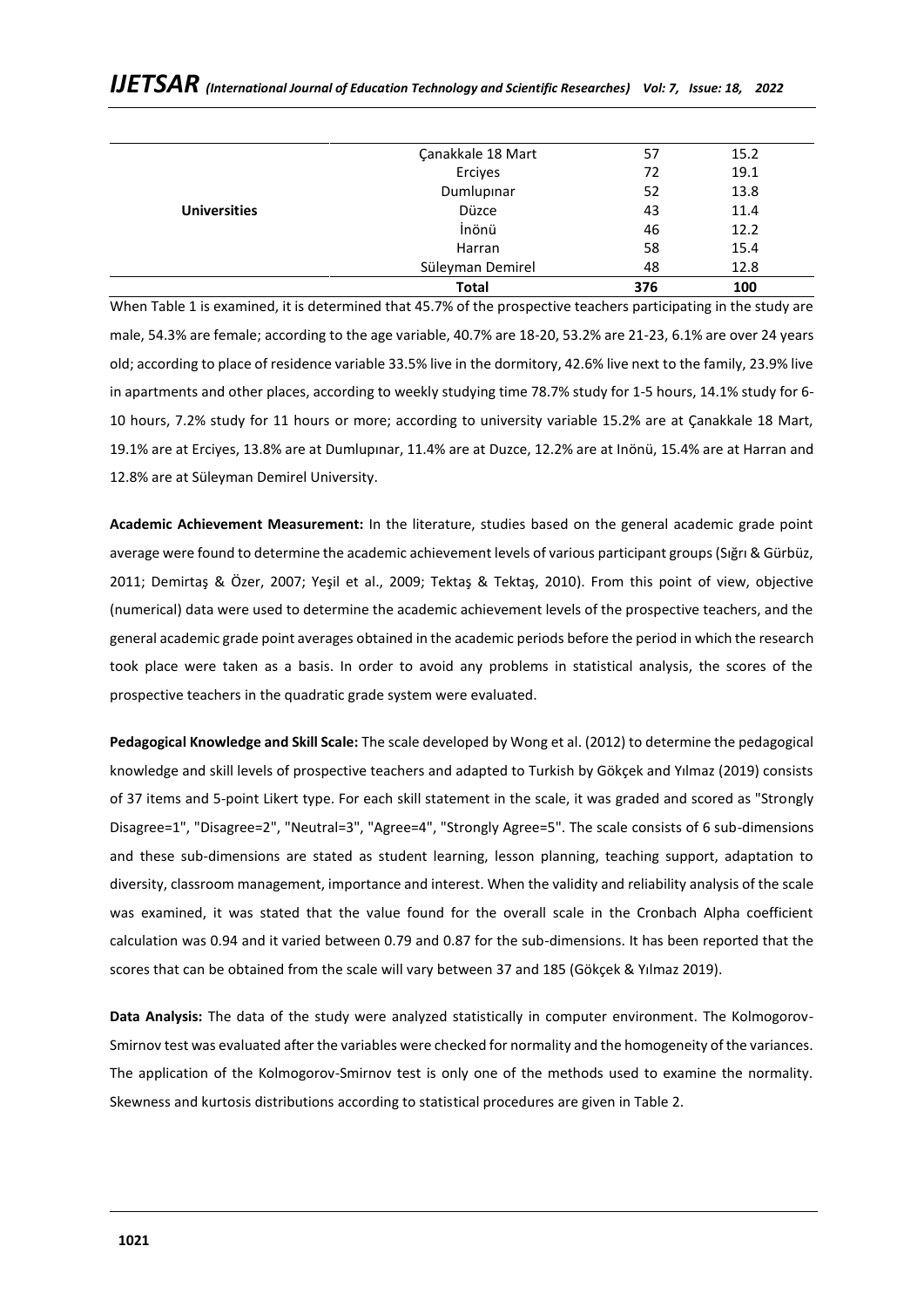|                                        | n   | <b>Skewness</b> | <b>Kurtosis</b> | p    |
|----------------------------------------|-----|-----------------|-----------------|------|
| <b>Academic success</b>                | 376 | $-0.919$        | .545            | .001 |
| <b>Student tuition.</b>                | 376 | $-0.936$        | .985            | .000 |
| <b>Scheduling the Lesson</b>           | 376 | $-1.019$        | .833            | .000 |
| <b>Teaching support</b>                | 376 | $-974$          | 1.118           | .000 |
| <b>Adaptation to Diversity</b>         | 376 | $-0.985$        | .190            | .000 |
| <b>Class Management</b>                | 376 | 1.043           | .652            | .000 |
| <b>Importance and Interest</b>         | 376 | 1.023           | .893            | .000 |
| Pedagogical knowledge and skills scale | 376 | $-.405$         | .181            | .000 |

**Table 2.** The Skewness-Kurtosis and Kolmogorov-Smirnov Test Significance Level Results of the Scores Obtained from the Academic Achievement and Pedagogical Knowledge and Skill Scale of the Participants

When the results of the Kolmogorov-Smirnov Test were examined, it was observed that the deviations in the academic achievement levels of the prospective teachers and the scores of the pedagogical knowledge and skill total and sub-dimensions were significant (p<.05). However, when the curves of these distributions were examined, it was seen that there were no excessive deviations from normality. According to George and Mallery's (2016) interpretation, there were no excessive deviations from normality for the values being in the range of  $\pm 1$ while according to Demir et al. (2016) interpreted that there were no excessive deviations from normality for the values being in the range of ±2. In line with this information, parametric statistical analysis tests were used. The academic achievement levels of the prospective teachers and their scores from the pedagogical knowledge and skill scale were presented as arithmetic mean and standard deviation. Pearson ® Correlation analysis was applied to reveal the relationships in the scales.

#### **FINDINGS**

In this section, the results obtained as an outcome of the analysis of the data collected through the scales of the participants participating in the research are included to solve the research problem. Explanations and comments were made based on the results.

|                                               | n   | Min   | <b>Max</b> | <b>X±SD</b>    |
|-----------------------------------------------|-----|-------|------------|----------------|
| <b>Academic Achievement</b>                   | 376 | 1.55  | 4.00       | 3.057±0.390    |
| <b>Student Learning</b>                       | 376 | 14.00 | 35.00      | 30.385±4.113   |
| <b>Planning the Lesson</b>                    | 376 | 12.00 | 35.00      | 30.537±4.374   |
| <b>Teaching Support</b>                       | 376 | 8.00  | 30.00      | 25.811±4.077   |
| <b>Adaptation to Diversity</b>                | 376 | 16.00 | 35.00      | 30.930±4.350   |
| <b>Class Management</b>                       | 376 | 8.00  | 20.00      | 17.704±2.497   |
| <b>Importance and Interest</b>                | 376 | 9.00  | 30.00      | 26.388±3.702   |
| <b>Pedagogical Knowledge and Skills Total</b> | 376 | 81.00 | 185.00     | 161.758±20.636 |

**Table 3.** Descriptive Statistics of the Scores Obtained from the Participants' Academic Achievement and Pedagogical Knowledge and Skills Scale

When Table 3 was examined, it was determined that the academic achievement levels of the participants were 3.057±0.390. It was determined that the average of the total scores they obtained from the pedagogical knowledge and skill scale was 161.758±20.636. In the sub-dimensions of the pedagogical knowledge and skills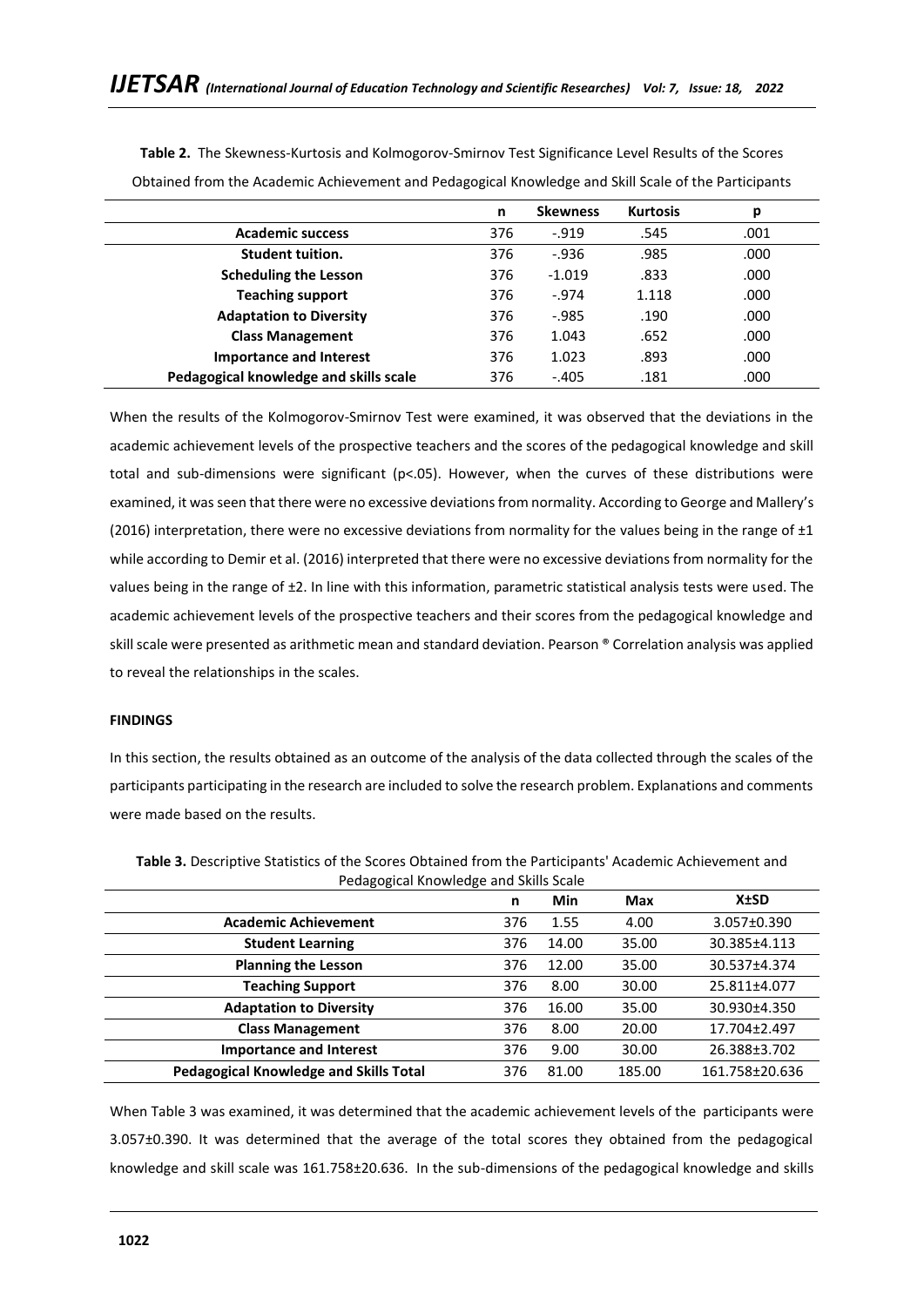scale, it was observed that student learning was 30.385±4.113, lesson planning was 30.537±4.374, teaching support was 25.811±4.077, adaptation to diversity was 30.930± 4.350, classroom management was 17.704±2.497, and importance and interest was 26.388±3.702.

|             |   | œ<br>η.<br>Τ<br>leari<br>udent<br>ະົ | Planning<br>Lesson | <b>oddns</b><br>Teaching | ន<br>Adaptation<br>rsity<br>Diver | nagem<br>Class<br>Ρã | ಹ<br>Interest<br>portance | ъ<br>Pedagogical<br>ᠬᠣ<br>त<br>Tot<br>Knowledge<br><b>Skills</b> |
|-------------|---|--------------------------------------|--------------------|--------------------------|-----------------------------------|----------------------|---------------------------|------------------------------------------------------------------|
| Academic    | r | .130                                 | .104               | .070                     | .130                              | .116                 | .143                      | .129                                                             |
| Avhievement | p | .011                                 | .045               | .176                     | .012                              | .025                 | .006                      | .012                                                             |
|             | n | 376                                  | 376                | 376                      | 376                               | 376                  | 376                       | 376                                                              |

**Table 4.** The Relationship Between Participants' Academic Achievement and Pedagogical Knowledge and Skill Levels

When Table 4 is examined, it has been determined that there is a low positive correlation between the academic achievement levels of the participants and the total (r=.129, p=.012) and sub-student learning (r=.130, p=.011), lesson planning (r=.104, p=.045), adaptation to diversity (r=.130, p=.012), classroom management (r=.116, p=.025), importance and interest (r=.143, p=.006) sub-dimensions from the pedagogical knowledge and skill scale. However, no relationship was found between academic achievement levels and teaching support (r=.070, p=.176) sub-dimension.

#### **CONCLUSION and DISCUSSION**

The education system is a roadmap that enables educators to provide individuals with pedagogical knowledge and skills with academic achievement. Trainers should be able to apply the training plans and programs, comprehension, application, interpretation and evaluation sections, and be fully equipped in terms of pedagogical knowledge and skills. For this reason, academic achievement and pedagogical knowledge and skills from the first level of education to the higher education level are at an important point. In this sense, it is important to examine the relationship between physical education teacher candidates' academic achievement and pedagogical knowledge and skills.

It was determined that the total scores of the participants obtained from the academic achievement level were above the average. In the literature review, there are studies presenting that the academic achievement levels of various participant groups are average (Demirtaş & Özer, 2007; Süt et al., 2019; Elkin, 2017), good (Saygılı et al., 2015), high (Mücevher et al., 2016; Antaramian, 2017; Britton & Tesser, 1991; Chow, 2005; Dalli, 2014; Nelson&Nelson, 2003). Sarıer (2016) stated that while academic achievement is determined as the knowledge and skills that need to be gained at every age and every school level, whether the necessary knowledge and skills are gained is evaluated as a result of the assessments made by educators and institutions. In the study, it is thought that the academic achievement scores of the participants are at a moderate level since the participants have a certain level of sportive knowledge and skills before the universal education process, they receive the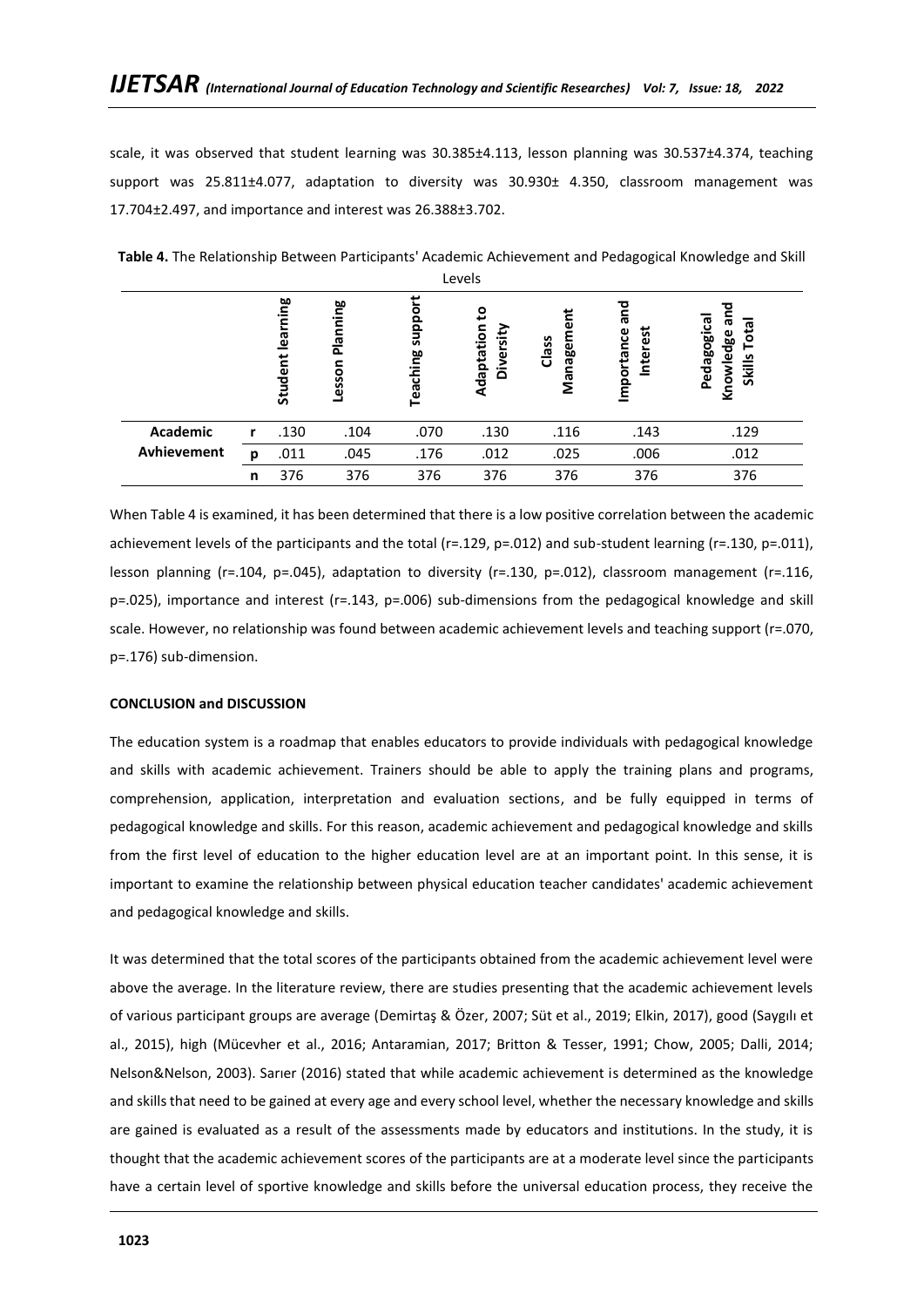educational support required in the relevant curriculum and they plan their study periods with some learning supports and get motivated.

It was determined that the scores obtained by the participants from the pedagogical knowledge and skill scale total and sub-dimensions of the scale were above the average. In the literature review, studies presenting that pedagogical knowledge and skill levels of different participant groups are at good (Dilek, 2020) and high (Bal & Karademir, 2013; Meriç, 2014; Güler, 2015; Gülbahar, 2008; Yurdakul, 2011; Yüngül, 2018) levels. Pedagogical knowledge is expressed as the skill that facilitates the learning of the information that students of various ages and education levels describe as simple or complex. The ability of students to have these skills is related to the fact that the teachers who manage the learning process have the necessary knowledge and have the necessary learning and teaching methods. Within the scope of this information, pedagogical knowledge and skills are; lesson plan, student learning, classroom management, skill types for the evaluation of students (Koehler & Mishra, 2005). In this study, it is thought that teacher candidates are able to apply pedagogical knowledge and skills between intensive lessons, sports activities and competitions, they care about and show these skills, they are willing to learn, they can plan their lessons, they are supported in terms of teaching and they do not have difficulty in adapting to diversity.

In the study, it was observed that there was a low level of positive relationship between the academic achievement of the participants and the total pedagogical knowledge and skill scale and the sub-dimensions of student learning, lesson planning, adaptation to diversity, classroom management, importance and interest. However, no relationship was found between academic achievement and teaching support sub-dimension. In the literature review conducted by the researchers, there are studies examining the relationship between academic achievement and creativity and teacher behaviors (Erdoğdu, 2006), emotional intelligence (Erdoğdu & Kenarlı, 2008), school climate (Bahçetepe & Gergefti, 2015), time management skills (Durmaz et al., 2016). Also, studies examining technological/pedagogical knowledge and skills and literacy levels (Dilek, 2020), classroom management (Ekici, 2018), self-evaluation (Bal & Karademir, 2013; Topçu & Masal, 2020), self-confidence (Meriç, 2014) and technology use (Yurdakul, 2011; Yüngül, 2018) were found. It is known that educational activities given by teachers who are equipped in terms of pedagogical knowledge and skills are positively associated with students' academic achievement (Carpenter et al., 1989). Teachers with a high level of pedagogical knowledge and skills prevent incomplete or inaccurate learning by eliminating the students with the techniques and strategies they apply in terms of teaching, facilitate the understanding and comprehension of challenging learning processes and information, and increase their academic achievement. In addition, it enables them to achieve the desired goals and objectives in teaching (Shulman, 1986). However, it is stated that academic achievement is directly or indirectly related to different factors. It has been stated that various factors such as self-efficacy, attitude, anxiety, motivation can positively affect students' desires and interests towards the course and thus their academic achievement (Kan & Akbaş, 2005). In addition to these factors, it is thought that considering the learning and teaching methods managed by teachers and individual differences will increase the academic achievement of the students and thus improve their pedagogical knowledge and skills positively. This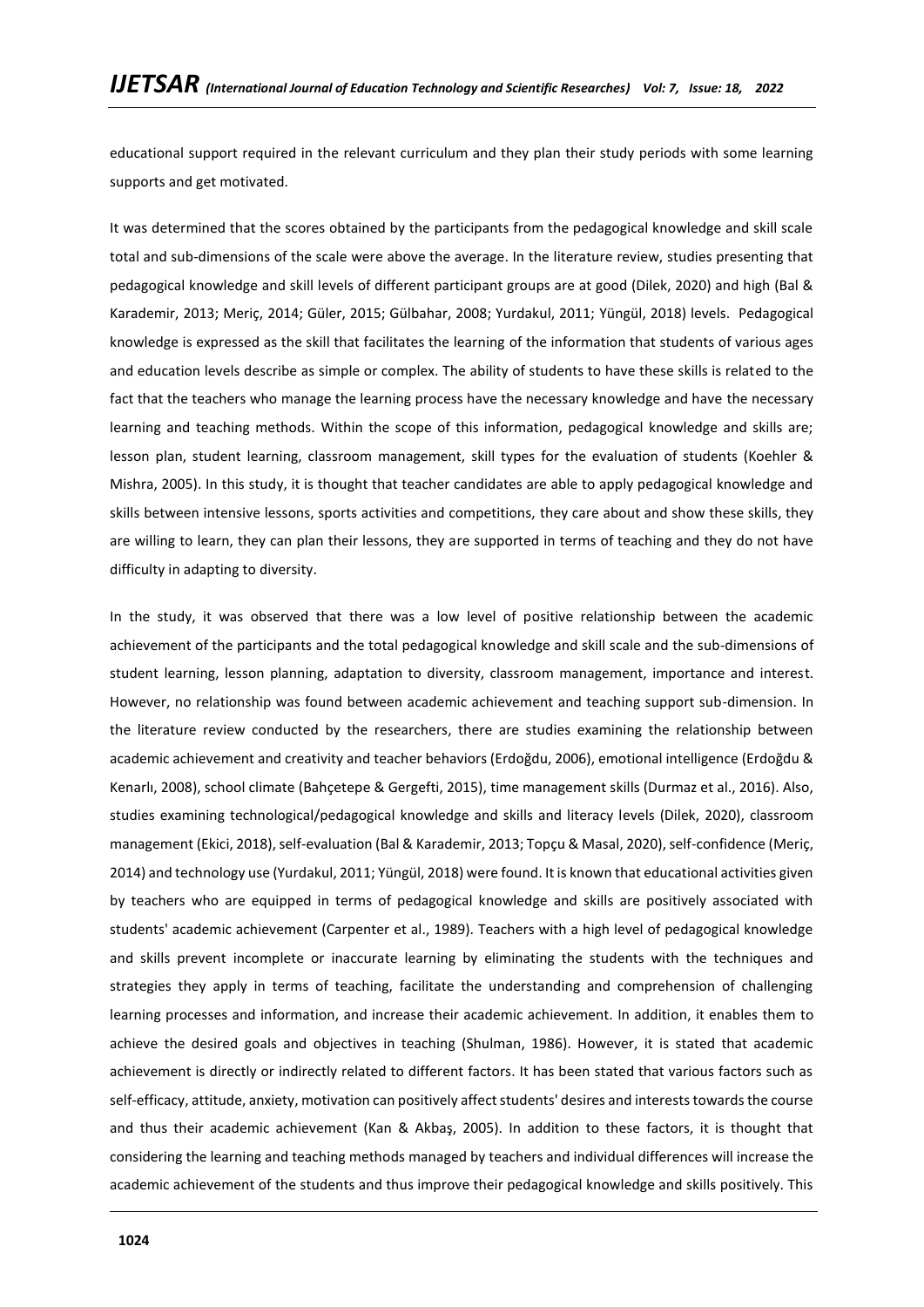is thought to be due to the fact that prospective teachers took special talent exams while entering the physical education and sports department, as well as the fact that the profiles of the prospective teachers are high in sports skills, but they have difficulties in creating the education process and the problems they experience in transferring them to academic life.

As a result, it was determined that prospective teachers' academic achievement and pedagogical knowledge and skills were above average, and that academic achievement and pedagogical knowledge and skills were positively related at a low level. However, no relationship was found between academic achievement and teaching support sub-dimension. This is thought to be due to the academic success profiles of prospective teachers who come to the department of physical education in the education and training process before reaching this stage.

#### **RECOMMENDATIONS**

- Studies can be conducted on how to recruit teacher candidates with a higher academic profile to the Department of Physical Education and Sports Teaching.

- With academic achievement, university, faculty and in-depth activities can be organized to determine the current situation of pedagogical knowledge and skills and then to improve them.

- Necessary training, panel and symposium-style activities can be organized by inviting experts to increase pedagogical knowledge and skills with academic success.

#### **ETHICAL TEXT**

"In this article, the journal writing rules, publication principles, research and publication ethics, and journal ethical rules were followed". All responsibilities related to the article belong to the responsible author(s). Ethics committee approval of the article was obtained by Süleyman Demirel University Social and Human Sciences Ethics Committee dated 15.03.2022 and numbered 118/35.

**Author(s) Contribution Rate:** The authors have declared no conflict of interest. The 1st author's contribution rate to the article is 70%. The second author's contribution rate to the article is 30%.

#### **REFERENCES**

- Antaramian, S. (2017). The importance of very high life satisfaction for students' academic success. *Cogent Education*,4(1), 1-10. doi: 10.1080/2331186X.2017.1307622
- Ay, H.G. (2004). Eğitim fakültelerinin ilköğretim matematik öğretmenliği son sınıf öğretmen adaylarının alan bilgisi ve mesleki etik açıdan değerlendirilmesi, Yüksek Lisans Tezi, Dokuz Eylül Üniversitesi.
- Bahçetepe, Ü., & Giorgetti, F.M. (2015). Akademik başarı ile okul iklimi arasındaki ilişki. *İstanbul Eğitimde Yenilikçilik Dergisi,* 1(3), 83-101.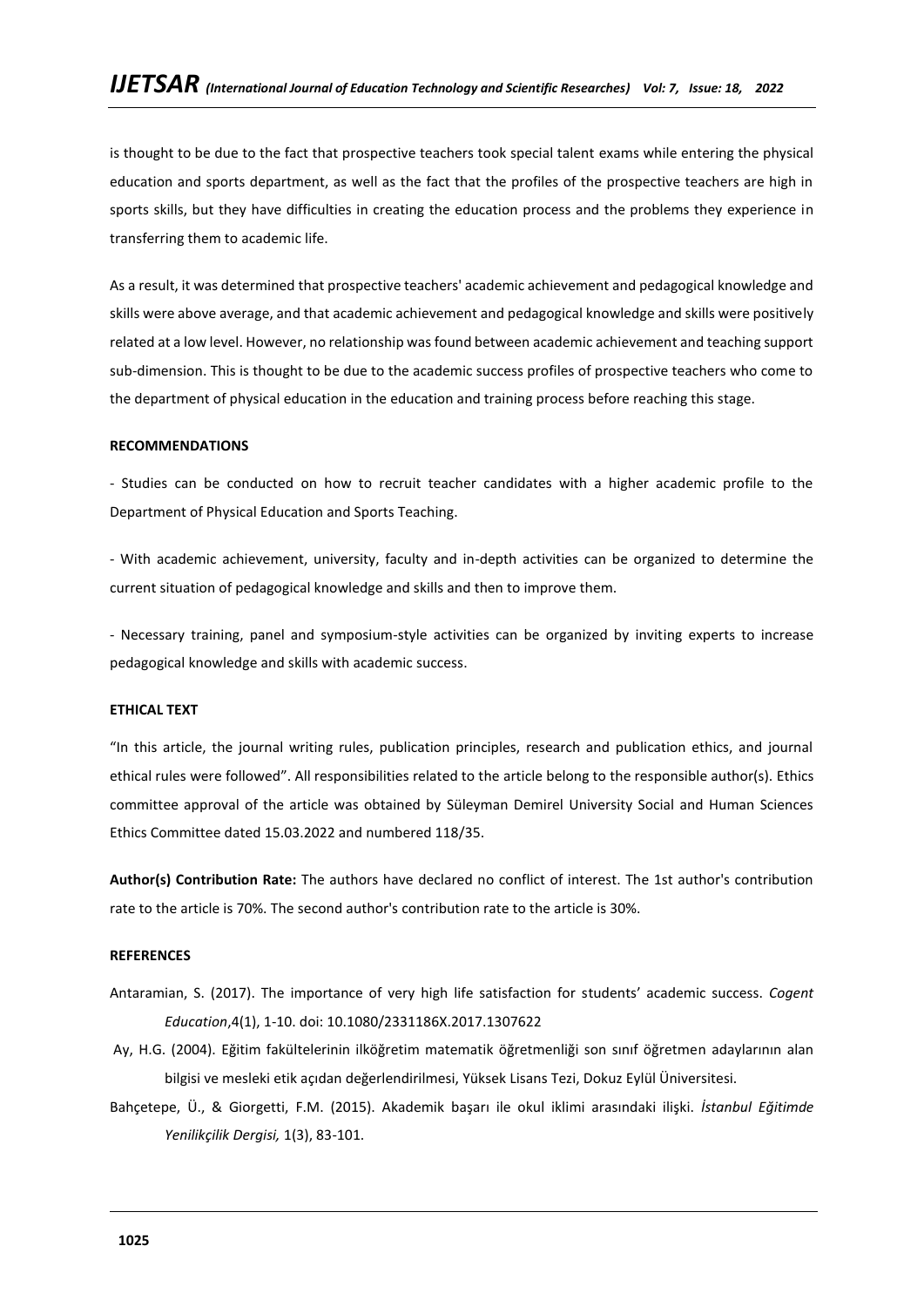- Bal, M.S., & Karademir, N. (2013). Sosyal bilgiler öğretmenlerinin teknolojik pedagojik alan bilgisi konusunda özdeğerlendirme seviyelerinin belirlenmesi. *Pamukkale Üniversitesi Eğitim Fakültesi Dergisi*, 34, 15-32.
- Batman, D., & Yiğit, N. (2016). Öğretmen adaylarının akademik başarılarını etkileyen faktörleri belirleme ölçeği: Geliştirilmesi, güvenirliği ve geçerliliği. *Kastamonu Eğitim Dergisi*, 24(1), 217-232.
- Bozanoğlu, İ. (2005). Bilişsel davranışçı yaklaşıma dayalı grup rehberliğinin güdülenme, benlik saygısı, başarı ve sınav kaygısı düzeylerine etkisi. *Ankara Üniversitesi Eğitim Bilimleri Fakültesi Dergisi*, 38(1), 17–42. https://doi.org/10.1501/Egifak\_0000000110
- Britton, B. K., & Tesser A. (1991). Effects of time management practices on college grades*. Journal Of Educational Psychology,* 83(3), 405–410. https://doi.org/10.1037/0022-0663.83.3.405
- Carpenter, T., Fennema, E., Peterson, P., Chiang, C., & Loef, M. (1989). Using knowledge of children's mathematics thinking in classroom teaching: An experimental study. *American Educational Research Journal*, 26(4), 499-531. https://doi.org/10.3102/00028312026004499
- Chow, H.P.H. (2005). Life satisfaction among university students in a Canadian prairie city: A multivariate analysis. *Social Indicators Research*, 70, 139-150. https://doi.org/10.1007/s11205-004-7526-0
- Çiltaş, A., & Akıllı, M. (2011). Öğretmenlerin pedagojik yeterlilikleri. *Mehmet Akif Ersoy Üniversitesi Sosyal Bilimler Enstitüsü Dergisi*, 3(4), 64-72.
- Dalli, M. (2014). The university student' time management skills in terms of their academic life satisfaction and academic achievement levels. *Educational Research and Reviews*, 9(20), 1090-1096. https://doi.org/10.5897/ERR2014.1885
- Demir, E., Saatçioğlu, Ö., İmrol, F. (2016). Uluslararası dergilerde yayımlanan eğitim araştırmalarının normallik varsayımları açısından incelenmesi, *Current Research in Education 2*(3): 130-148.
- Demirtaş, H., & Özer, N. (2007). Öğretmen adaylarının zaman yönetimi becerileri ile akademik başarısı arasındaki ilişkisi. *Eğitimde Politika Analizleri ve Stratejik Araştırmalar Dergisi*, 2(1), 34-47.
- Dilek, Ç. (2020). Öğretmen adaylarının program okuryazarlık düzeyleri ile pedagojik bilgi ve beceri düzeylerinin incelenmesi, Yüksek Lisans Tezi, Atatürk Üniversitesi
- Durmaz, M., Hüseyinli, T. & Güçlü, C. (2016). Zaman Yönetimi Becerileri İle Akademik Başarı Arasındaki İlişki. *İnsan ve Toplum Bilimleri Araştırmaları Dergisi, 5(7),* 2291-2303. https://doi.org/10.15869/itobiad.260266
- Ekici, C. (2018). Öğretmenlerin teknolojik pedagojik alan bilgisi ile sınıf yönetimi becerileri arasındaki ilişki, Yüksek Lisans Tezi, Çanakkale On Sekiz Mart Üniversitesi.
- Elkin, N. (2017). Bir vakıf üniversitesinin sağlık bilimleri yüksekokulu öğrencilerinin genel yaşam doyumu düzeyleri ve ilişkili faktörler. *İstanbul Gelişim Üniversitesi Sağlık Bilimleri Dergisi*, (2), 123-141.
- Erdoğdu, M.Y. (2006). Yaratıcılık ile öğretmen davranışları ve akademik başarı arasındaki ilişkiler. *Elektronik Sosyal Bilimler Dergisi*, 5(17), 95-106.
- Erdoğdu, M.Y., & Kenarlı, Ö. (2008). Duygusal zekâ ile akademik başarı arasındaki ilişki. *Milli Eğitim*, 37(178), 297- 310.
- George, D., & Mallery, P. (2016). Frequencies. In IBM SPSS Statistics 23 Step by Step. Routledge.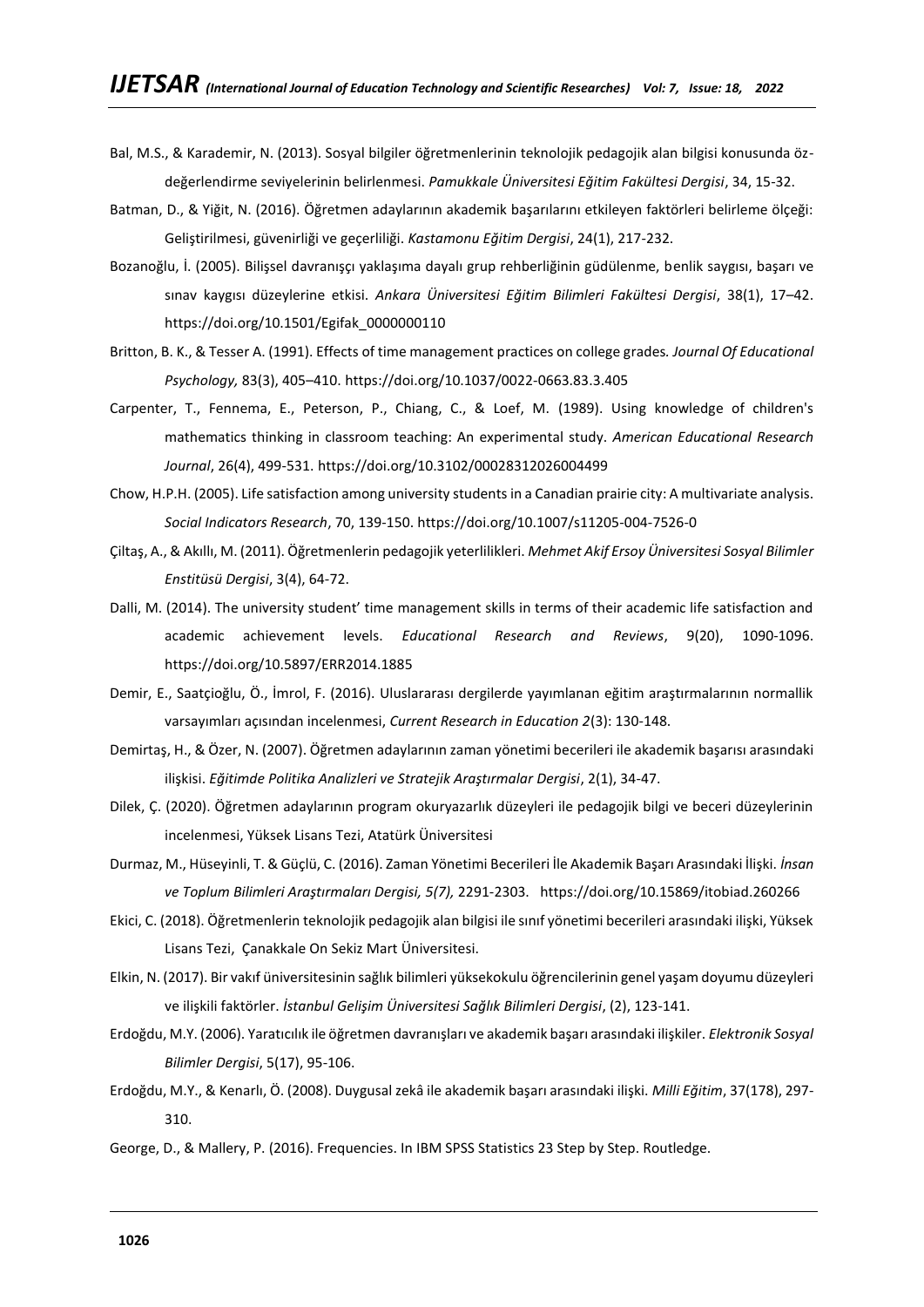- Gökçek, T., & Yilmaz, A. (2019). The adaptation of the pedagogical knowledge and skills survey into Turkish: Validity and reliability study. *Turkish Journal of Education*, *8*(1), 52-70. https://doi.org/10.19128/turje.459678
- Guerriero, S. (2014). Teachers' pedagogical knowledge and the teaching profession. *Teaching and Teacher Education*, *2*(1), 1-7.
- Gülbahar, Y. (2008). Improving the technology integration skills of prospective teachers through practice: A case study. *Turkish Online Journal of Educational Technology*, 7(4), 1-11.
- Güler, F. (2015). Fen bilgisi öğretmen adaylarının pedagojik bilgilerine ve pedagojik alan bilgilerine ilişkin algılarının incelenmesi, Yüksek Lisans Tezi, Orta Doğu Üniversitesi.
- Gürşimşek, I. (1998). Öğretmen eğitiminde yeni yaklaşımlar. *Hacettepe Üniversitesi Eğitim Fakültesi Dergisi*, 14, 25-28.
- Kan, A., Akbaş, A. (2005). Lise öğrencilerinin kimya dersine yönelik tutum ölçeği geliştirme çalışması. *Mersin Üniversitesi Eğitim Fakültesi Dergisi*, 1(2), 227-237.
- Karabacak, K. (2015). Öğretim ilkeleri. S. Güven, & M. A. Özerbaş (Edts.), Öğretim ilke ve yöntemleri içinde Pegem Akademi.
- Karasar, N. (2004). Bilimsel Araştırma Yöntemi, Nobel Yayıncılık.
- Karataş, Z. (2020). COVID-19 pandemisinin toplumsal etkileri, değişim ve güçlenme, *Türkiye Sosyal Hizmet Araştırmaları Dergisi:* 4, 3-15.
- Koehler, M.J. & Mishra, P. (2005). What happens when teachers design educational technology? The development of technological pedagogical content knowledge. *J. Educational Computing Research*, 32(2) 131-152. https://doi.org/10.2190/0EW7-01WB-BKHL-QDYV
- König, J., & Rothland, M. (2012). Motivations for choosing teaching as a career: Effects on general pedagogical knowledge during initial teacher education. *Asia-Pacific Journal of Teacher Education*, 40(3), 289-315. https://doi.org/10.1080/1359866X.2012.700045
- Laidra, K., Pullmann, H., & Allik, J. (2007). Personality and intelligence as predictors of academic achievement: A cross-sectional study from elementary to secondary school. *Personality and Individual Differences*, 42(3), 441-451. https://doi.org/10.1016/j.paid.2006.08.001
- Meriç, G. (2014). Fen ve teknoloji öğretmen adaylarının teknolojik pedagojik alan bilgisi konusunda özgüven seviyelerinin belirlenmesi. *Eğitimde Kuram ve Uygulama*, 10(2), 352-367.
- Mücevher, M., Demirgil, Z. & Erdem, R. (2016, Mayıs). Sportif aktivitelerin akademik başarı üzerindeki etkisi: SDÜ İİBF öğrencileri üzerine bir araştırma. V. Türkiye 75 Lisansüstü Çalışmaları Kongresi, Isparta, Türkiye.
- Nelson, D.B., & Nelson, K.W. (2003, March). Emotional intelligence skills: Significant factors in freshmen achievement and retention. Paper presented at the American Counselling Association Conference, Anaheim, California, The United States of America.
- Özer, B., & Gelen, İ. (2008). Öğretmenlik mesleği genel yeterliliklerine sahip olma düzeyleri hakkında öğretmenlerin ve öğretmen adaylarının görüşlerinin değerlendirilmesi. *Mustafa Kemal Üniversitesi Sosyal Bilimler Enstitüsü Dergisi*, 5(9), 39-55.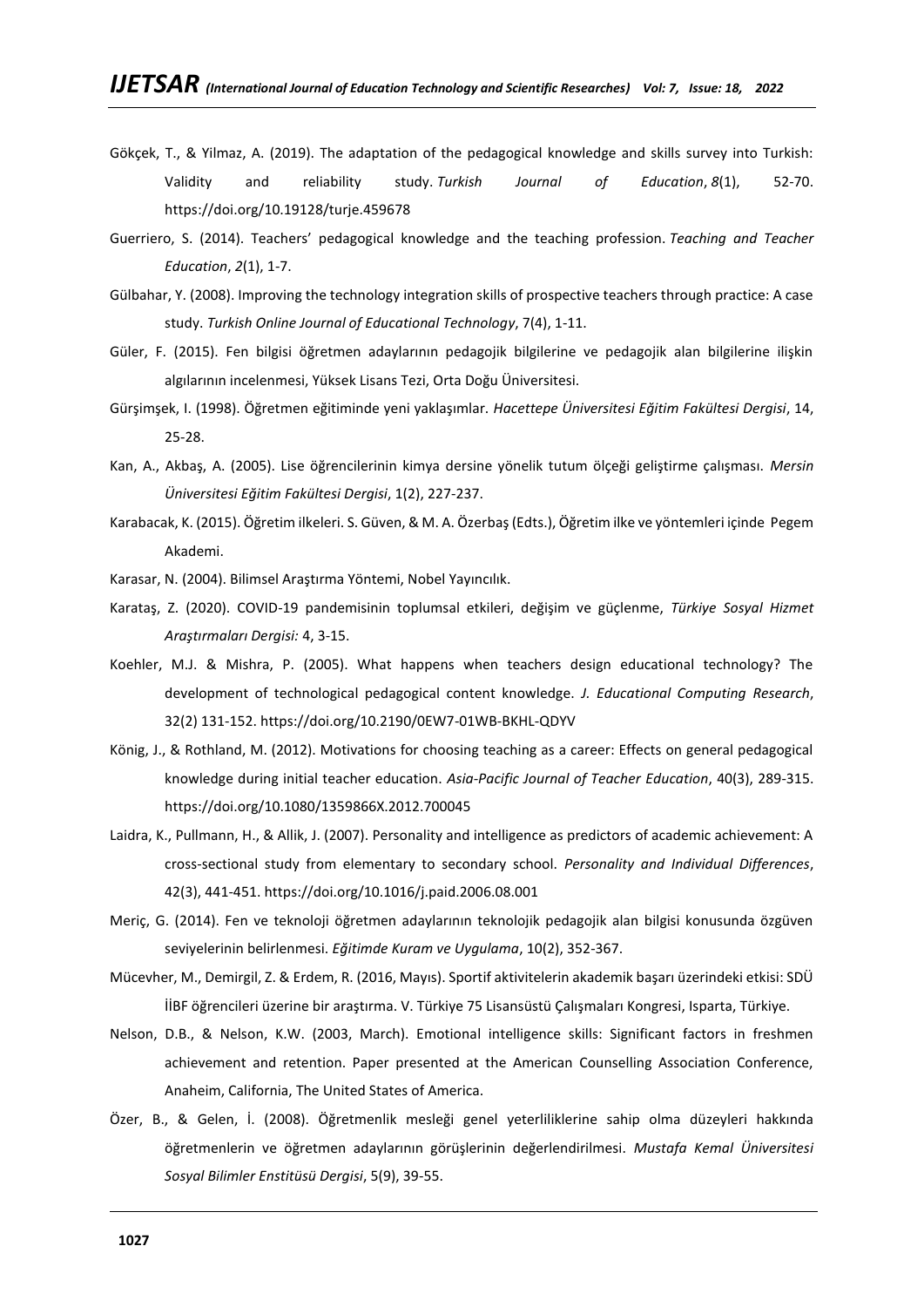- Sarıer, Y. (2016). Türkiye'de öğrencilerin akademik başarısını etkileyen faktörler: bir meta-analiz çalışması. *Hacettepe Üniversitesi Eğitim Fakültesi Dergisi, 31*(3), 609-627. https://doi.org/10.16986/HUJE.2016015868
- Saygılı, G., Atay, E., Eraslan, M. & Hekim, M. (2015). Düzenli olarak spor yapan ve yapmayan öğrencilerin kişilik özellikleri ile akademik başarıları arasındaki ilişkinin incelenmesi. *Kastamonu Eğitim Dergisi*, 23(1), 161- 170.
- Shulman, L.S. (1986). Those who understand: Knowledge growth in teaching. *Educational Researcher*, 15(2), 4- 14. https://doi.org/10.3102/0013189X015002004
- Shulman, L.S. (1987). Knowledge and teaching: Foundations of the new reform. *Harvard Educational Review*, 57, 1-23. https://doi.org/10.17763/haer.57.1.j463w79r56455411
- Sığrı, Ü., & Gürbüz, S. (2011). Akademik Başarı Ve Kişilik İlişkisi: Üniversite Öğrencileri Üzerinde Bir Araştırma. *Savunma Bilimleri Dergisi*, 10(1), 30-48. https://doi.org/10.17134/sbd.22641
- Süt, H.K., Küçükkaya, B., Cumur, E., & Özdemir, E. (2019). Hemşirelik öğrencilerinin sosyal ve entelektüel aktiviteleri ile akademik başarı durumları ve yaşam doyumları arasındaki ilişki. *Yükseköğretim ve Bilim Dergisi*, (2), 326-334. https://doi.org/10.5961/jhes.2019.334
- Tanışlı, D. (2003). İlköğretim matematik öğretmeni adaylarının pedagojik alan bilgisi bağlamında sorgulama becerileri ve öğrenci bilgileri. *Education and Science*, 38(169), 80-95.
- Tektaş, M., & Tektaş, N. (2010). Meslek yüksekokulu öğrencilerinin zaman yönetimi ve akademik başarıları arasındaki ilişki. *Selçuk Üniversitesi Sosyal Bilimler Enstitüsü Dergisi*, (23), 221-229.
- Topçu, E., & Masal, E. (2020). Matematik öğretmenlerinin teknolojik pedagojik alan bilgisi öz-değerlendirme algılarına bir bakış. *Gazi Eğitim Bilimleri Dergisi*, 6(1), 147-167. https://doi.org/110.30855/gjes.2020.06.01.009
- Tuzcu, D. (2011). Fen bilgisi öğretmen adaylarının pedagojik alan bilgilerinin incelenmesi, Yüksek Lisans Tezi, Pamukkale Üniversitesi.
- Ulusoy, A. (2009). Gelişim ve öğrenme. (6. Baskı). Anı Yayıncılık.
- Wiens, P.D., Beck, J.S., & Lunsmann, C.J. (2022). Assessing teacher pedagogical knowledge: the Video Assessment of Teacher Knowledge (VATK). *Educational Studies*, *48*(2), 273-289. https://doi.org/10.1080/03055698.2020.1750350
- Win, R., & Miller, P.W. (2005). The effects of individual and school factors on university students' academic performance. *Australian Economic Review*, 38(1), 1-18. https://doi.org/10.1111/j.1467- 8462.2005.00349.x
- Wong, A., Chong, S., Choy, D., & Lim, K.M. (2012). Investigating changes in pedagogical knowledge and Skills from pre-service to the initial year of teaching. *Educational Research for Policy and Practice*, 11,105–117. https://doi.org/10.1007/s10671-011-9108-7
- Yenmez, A. A. (2012). Ortaöğretim matematik öğretmenlerinin pedagojik alan ve pedagojik bilgilerindeki ilgilerindeki gelişimin, modelleme yaklaşımına göre tasarlanmış bir mesleki gelişim ve eğitim etkinliği sürecinde incelenmesi, Doktora Tezi, Orta Doğu Teknik Üniversitesi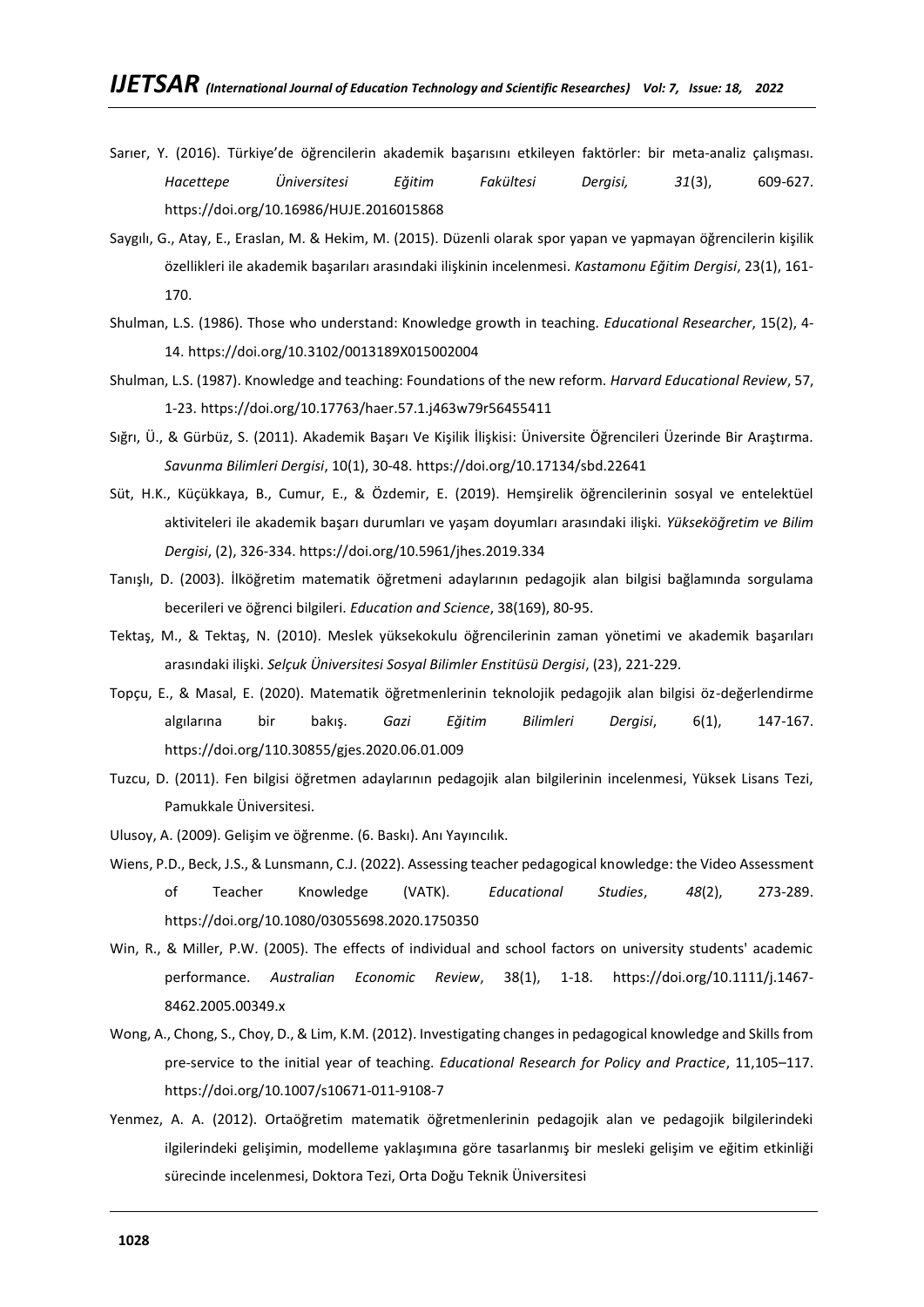- Yeşil, R., Korkmaz, Ö., & Kaya, S. (2009). Eğitim fakültesindeki akademik başarının kamu personeli seçme sınavı'ndaki başarı üzerinde etkisi. *Fırat Üniversitesi Sosyal Bilimler Dergisi* 19 (2), 149-160
- Yurdakul, I.K. (2011). Öğretmen adaylarının teknopedagojik eğitim yeterliklerinin bilgi ve iletişim teknolojilerini kullanımları acısından incelenmesi. *Hacettepe Üniversitesi Eğitim Fakültesi Dergisi*, 40(40), 397-408.
- Yüngül, Y. (2018). Sınıf öğretmeni adaylarının teknolojik pedagojik alan bilgisi yeterlilikleri ile teknoloji kullanım niyetleri arasındaki ilişkinin incelenmesi, Yüksek Lisans Tezi, Marmara Üniversitesi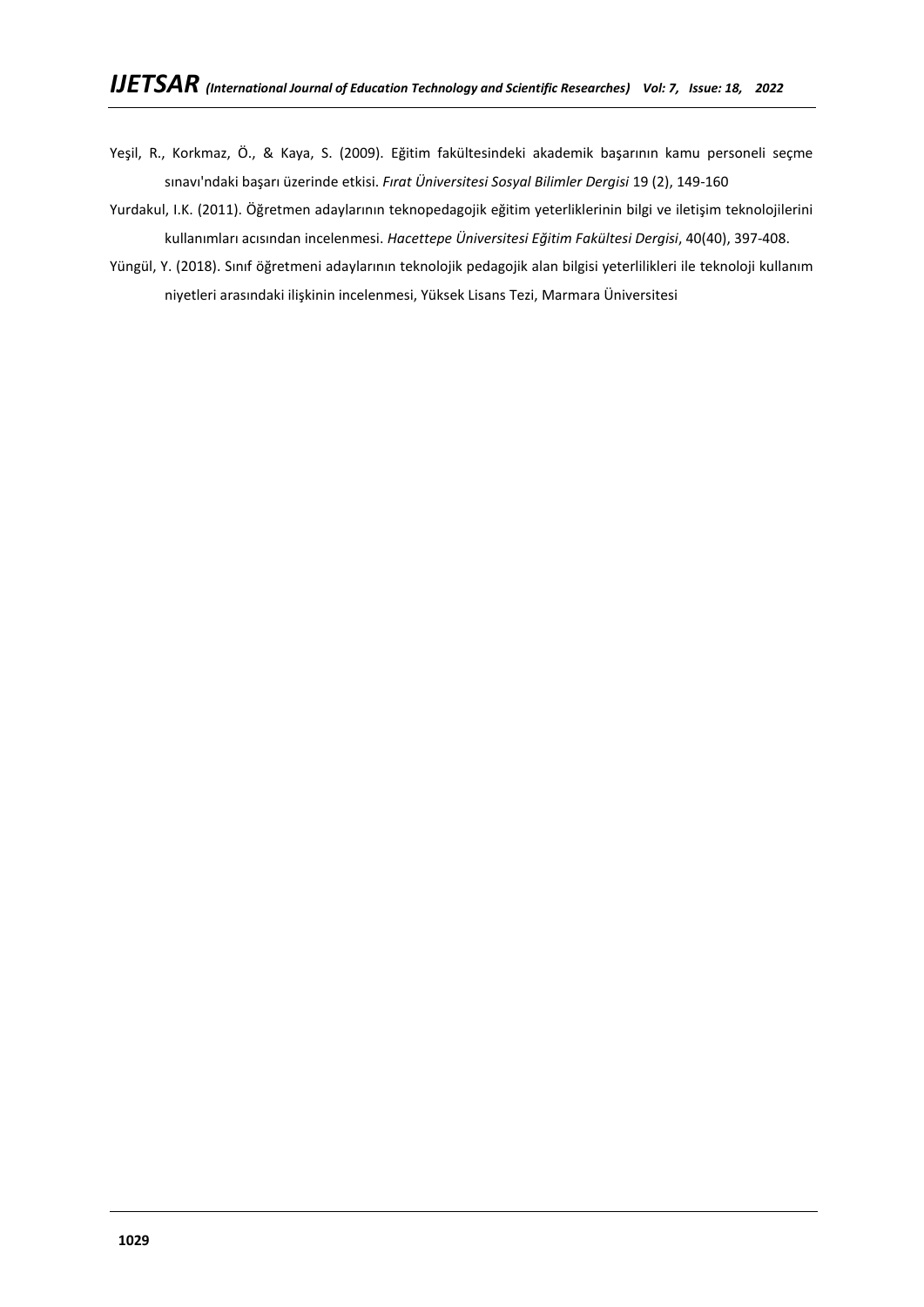# **AKADEMİK BAŞARI İLE PEDAGOJİK BİLGİ VE BECERİ ARASINDAKİ İLİŞKİ: BEDEN EĞİTİMİ ADAYLARI ÜZERİNE BİR ARAŞTIRMA**

## **ÖZ**

Bu çalışmada, akademik başarı ile pedagojik bilgi ve beceri arasındaki ilişkinin incelenmesi amaçlanmıştır. Araştırmaya, Türkiye'nin farklı coğrafik bölgelerinde bulunan Yükseköğretim Kurumuna bağlı birer Devlet üniversiteleri ve bu üniversiteler bünyesinde öğretim hayatına devam eden Spor Bilimleri Fakülteleri ve Beden Eğitimi ve Spor Yüksekokullarının beden eğitimi spor öğretmenliği bölümünde öğrenim gören toplamda 1422 aday öğretmen teşkil etmiştir. Örneklemini bu grubun içerisinden basit tesadüfi örnekleme yöntemi ile belirlenen 376 aday öğretmen oluşturmuştur. Araştırmada katılımcılardan kişisel bilgi formu, genel akademik not ortalamaları ile Pedagojik Bilgi ve Beceri ölçeği cevaplamaları istenmiştir. Çalışmada istatistiksel işlemler bilgisayar ortamında istatistik programı kullanılarak yapılmıştır. Katılımcıların akademik başarı düzeyleri ve pedagojik bilgi ve beceri ölçeğinden aldıkları puanlar aritmetik ortalama ve standart sapma olarak sunulmuştur. Ölçeklerden arasındaki ilişkileri ortaya çıkarmak için Pearson ®korelasyon analizi uygulanmıştır. Sonuç olarak; öğretmen adaylarının akademik başarı ve pedagojik bilgi ve becerilerinin ortalamanın üzerinde olduğu ayrıca, akademik başarı ile pedagojik bilgi ve becerilerin pozitif yönlü düşük düzeyde ilişkili olduğu tespit edilmiştir. Ancak akademik başarı ile öğretim desteği alt boyutu arasında herhangi bir ilişki tespit edilmemiştir. Bu durumun beden eğitimi öğretmenliği bölümüne gelen öğretmen adaylarının bu aşamaya gelmeden önceki eğitim ve öğretim sürecindeki akademik başarı profillerinden kaynaklandığı düşünülmektedir

**Anahtar kelimeler:** Akademik başarı, pedagojik bilgi ve beceri, beden eğitimi ve spor, aday öğretmen.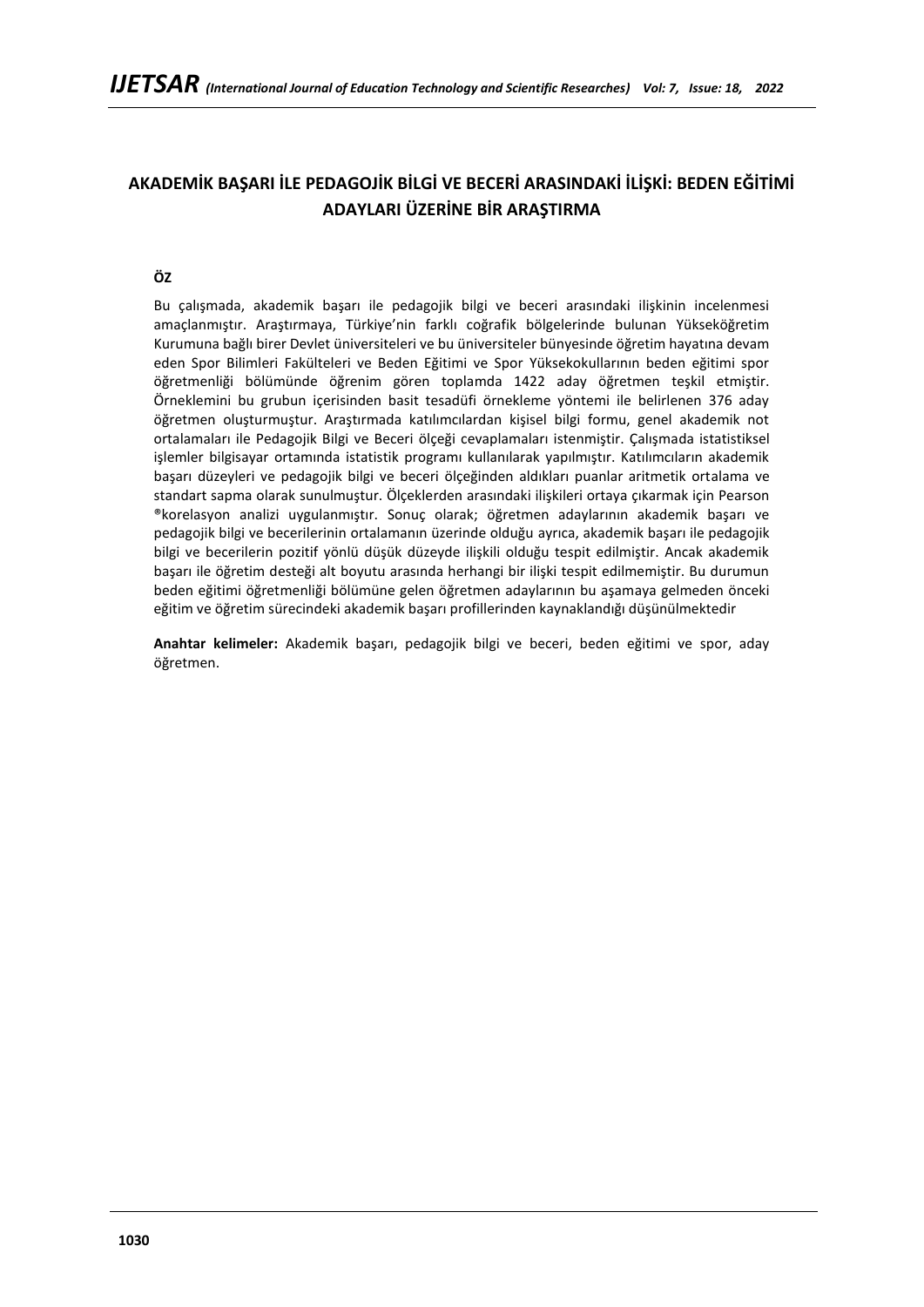#### **GİRİŞ**

Çağımızın gerektirdiği insan profili olarak bilinen yaşadığı topluma uyum sağlayabilen, toplumsal ihtiyaçlarını karşılayabilen ve uluslararası platformlarda kendini ve ülkesini temsil edebilen öğrencilerin yetiştirilmesinde öğretmen ve öğretmen eğitiminin etkisi büyüktür. Bu sebeple, aday öğretmenlerin mesleklerine hazır olabilmeleri adına öğretmen eğitimine önem verilmelidir (Özer ve Gelen, 2008; Gürşimşek, 1998). Üniversitelerde bulunan öğretmen yetiştirme programları; aday öğretmenlere mesleki hayata geçmeden önce ihtiyaç duyabilecekleri alan ve program bilgisi ile öğretim stratejilerini kazandırmayı hedeflemektedir (Ay, 2004). Bu anlamda aday öğretmenlerin akademik başarıları ile pedagojik bilgi ve becerilerinin önemli olduğu düşünülmektedir. Başarı, öğrencilerin eğitim hedefleri içerisinde performanslarındaki ilerleme durumunu olarak tanımlanmıştır (Ulusoy, 2009). Bireylerin kişisel ve mesleki gelişimlerinde önemli bir etken olduğu bilinen akademik başarı bireysel ve çevresel faktörlerden etkilenebilir. İletişim becerisi, motivasyon, zekâ, yetenek, sınıf yönetimi becerisi, öğretim yöntemleri, yönetimsel anlayışı, ölçme ve değerlendirme, eğitim kurumunun eğitim sistemi ve programı ile fiziksel ve akademik ortamı bu faktörler arasında belirtilebilir (Win ve Miller, 2005; Laidra ve ark., 2007; Batman ve Yiğit, 2016). Öğretmenlik mesleğine ait eğitim alan bireylerin, mesleklerini icra etmede içsel motivasyonlarının yüksek olmalarının değişik yaş gruplarındaki öğrencilerin eğitim süreçlerinde zorlanmayacakları belirtilmiştir (König ve Rothlad, 2012). Bu anlamda toplumların geleceklerini yönlendirecek olan aday öğretmenlerin alan bilgisi ve pedagojik bilgi ve yeterlikleri açısından en donanımlı şekilde eğitilmeleri önemlidir (Çiltaş ve Akıllı, 2011). Pedagojik bilgi, öğretmenlerin sınıf yönetimi açısından yeterlilikleri ve eğitimöğretim sürecindeki becerileri olarak tanımlanmıştır (Shulman, 1987). Aday öğretmenler, eğitim-öğretim faaliyetleri içerisinde kendilerine ders veren kişilerin uyguladıkları strateji, yöntem ve tekniklerinden esinlenerek kendileri için en uygun öğretim yaklaşımlarını oluşturabilirler (Çiltaş ve Akıllı, 2011). Aday öğretmenlerin öğretim bilgi ve becerilerini ne ölçüde uygulayabildikleri hakkında yapılacak değerlendirmeler, adaylar için yararlı olabilir (Tuzcu, 2011). Bu değerlendirmeler, aday öğretmenlerin mesleki hayata geçtiklerinde, eğitim-öğretimin merkezinde bulunan öğrenciler için kullanılacak plan ve programlar, araç ve gereçler gerekli donanım materyalleri, öğretim aktiviteleri öğrencilerin seviyelerine göre düzenlenmesi (Karabacak, 2015) açısından önemlidir.

Araştırmacılar tarafından yapılan literatür taramasında çeşitli branşlardaki öğretmen ve aday öğretmenlerin pedagojik bilgi yeterliliklerini inceleyen çalışmalara rastlanılmıştır (Çiltaş ve Akıllı, 2011; Tanışlı, 2003; Tuzcu, 2011; Yenmez, 2012; Wiens ve ark; 2022; Guerriero, 2014). Eğitim alanında hem akademik becerisi hem de pedagojik becerisi yüksek öğretmenlerin genç nesillere bilgi becerileri aktarmasında ve bu becerilerin öğretilmesinde sağlıklı bir toplumun inşa edilmesinde beden eğitimi öğretmenlerin önemli olduğu düşünülmektedir. Literatür incelendiğinde beden eğitimi ve spor öğretmeni adaylarının akademik başarı ile pedagojik bilgi ve beceri düzeyleri arasındaki ilişkiyi belirlemeye yönelik bir çalışmanın varlığına rastlanılmamıştır. Bu durum sunulan çalışmanın beden eğitimi ve spor öğretmen adaylarının gelişimi açısından önemini ortaya koymaktadır. Bu çalışmanın amacı beden eğitimi öğretmen adaylarının akademik başarı düzeyleri ile pedagojik bilgi ve becerileri arasındaki ilişkinin incelenmesidir.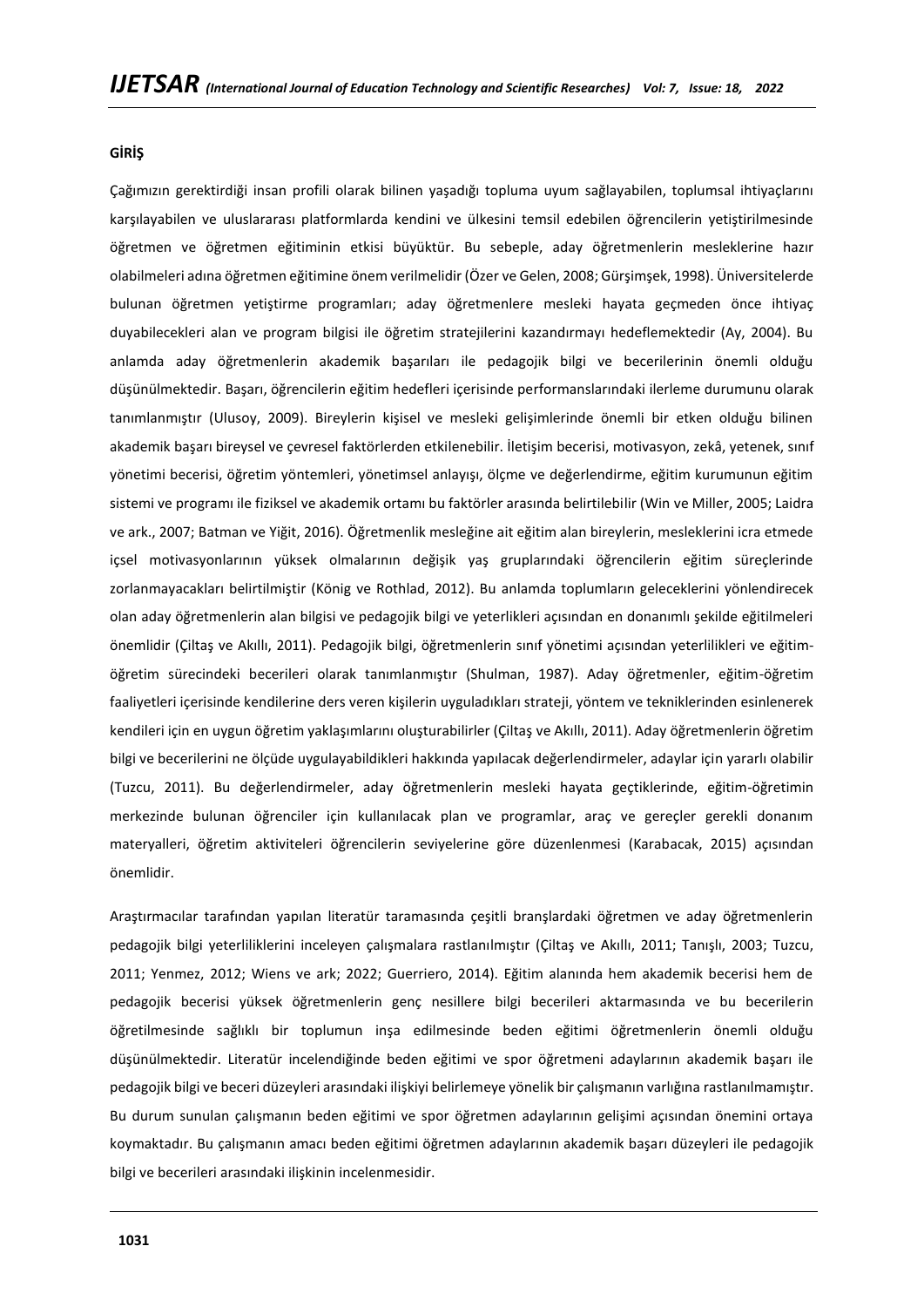### **YÖNTEM**

**Çalışmanın Modeli:** Çalışmada betimsel ve ilişkisel taramaya yönelik bir yöntem tercih edilmiştir. Betimsel tarama desenleri, eskiden ya da günümüzde var olan bir durumu olduğu şekliyle betimlemeyi amaçlayan çalışma şeklidir. İlişkisel tarama yöntemleri ise iki ve daha fazla sayıdaki değişken arasında birlikte değişim varlığını ve/veya derecesini ölçmeyi hedefleyen araştırma yöntemleridir (Karasar, 2004).

Bu çalışma için Süleyman Demirel Üniversitesi Sosyal ve Beşerî Bilimler Etik Kurulu'nun 15.03.2022 tarihli ve 118/35 sayılı kararı ile etik kurul onay belgesi alınmıştır.

**Gönüllü Gruplarının Oluşturulması**: Araştırma evreni Türkiye'nin farklı coğrafik bölgelerinde bulunan Yükseköğretim Kurumuna bağlı birer Devlet üniversiteleri ve bu üniversiteler bünyesinde öğretim hayatına devam eden Spor Bilimleri Fakülteleri ve Beden Eğitimi ve Spor Yüksekokullarının beden eğitimi spor öğretmenliği bölümünde öğrenim gören toplamda 1422 aday öğretmen teşkil etmiştir. Örneklemini bu grubun içerisinden basit tesadüfi örnekleme yöntemi ile belirlenen 376 aday öğretmen oluşturmuştur.

**Veri Toplam Araçları**: Araştırmada verileri elde etmek amacıyla internet üzerinde bir arama motoru üzerinde bulunan Formlar platformundan yararlanılmıştır. Veri toplama aşamasında, araştırma ile ilgili bilgi ve ölçek formları internet platformu aracılığıyla örneklem oluşturmak için üniversitelerde öğrenim gören beden eğitimi ve spor öğretmeni adaylarına iletilmiştir. Araştırmada katılımcılardan kişisel bilgi formu, genel akademik not ortalamaları ile Pedagojik Bilgi ve Beceri ölçeği cevaplamaları istenmiştir.

**Kişisel Bilgi Formu:** Katılımcıların yaş, cinsiyet, genel akademik ortalama, haftalık ders çalışma süresi, yaşanılan yer, Öğrenim görülen üniversite bilgilerini elde etmek amacıyla 6 soru içermektedir.

| Değişkenler                   | Gruplar           | n   | $\%$ |
|-------------------------------|-------------------|-----|------|
|                               | Erkek             | 172 | 45.7 |
| Cinsiyet                      | Kadın             | 204 | 54.3 |
|                               | <b>Toplam</b>     | 376 | 100  |
|                               | 18-20             | 153 | 40.7 |
|                               | $21 - 23$         | 200 | 53.2 |
| Yaş                           | 24 üzeri          | 23  | 6.1  |
|                               | <b>Toplam</b>     | 376 | 100  |
|                               | Yurt              | 126 | 33.5 |
|                               | Aile Yanı         | 160 | 42.6 |
| Yaşanılan Yer                 | Apart ve Diğer    | 90  | 23.9 |
|                               | <b>Toplam</b>     | 376 | 100  |
|                               | $1-5$ saat        | 296 | 78.7 |
| Haftalık ders çalışma süreniz | $6-10$ saat       | 53  | 14.1 |
|                               | 11 saat ve üzeri  | 27  | 7.2  |
|                               | <b>Toplam</b>     | 376 | 100  |
|                               | Çanakkale 18 Mart | 57  | 15.2 |
| Üniversiteler                 | Erciyes           | 72  | 19.1 |
|                               | Dumlupinar        | 52  | 13.8 |

**Tablo 1.** Katılımcıların Betimsel İstatistikleri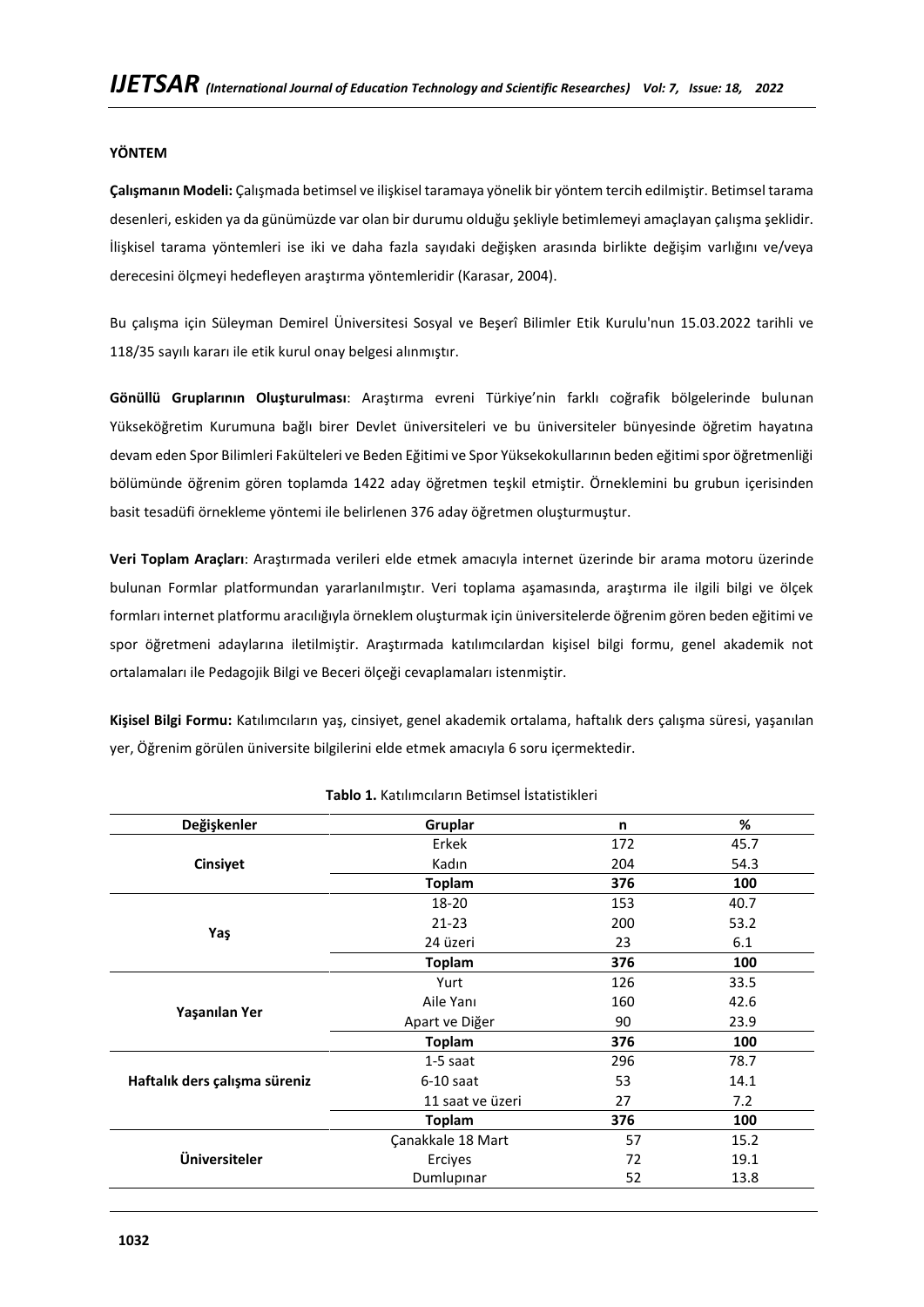| Düzce            | 43  | 11.4 |
|------------------|-----|------|
| İnönü            | 46  | 12.2 |
| Harran           | 58  | 15.4 |
| Süleyman Demirel | 48  | 12.8 |
| <b>Toplam</b>    | 376 | 100  |

Tablo 1 incelendiğinde, çalışmaya katılan aday öğretmenlerin cinsiyet değişkenine göre, %45.7'sinin erkek, %54.3'ünün kadın, yaş değişkenine göre, % 40.7' sinin 18-20, %53.2'sinin 21-23, %6.1'inin 24 üzeri yıl, yaşanılan yer değişkenine göre %33.5'inin Yurt, %42.6' sının aile yanında, %23.9'unun apart ve diğer yerlerde yaşadığı, haftalık ders çalışma süreniz değişkenine göre ise %78.7'sinin 1-5 saat, %14.1'inin 6-10 saat %7.2' sinin 11saat ve üzeri, öğrenim görülen üniversiteler değişkenine göre %15.2'sinin Çanakkale 18 Mart, % 19.1'inin Erciyes, %13.8'inin Dumlupınar, %11.4'ünün Düzce, % 12.2'sinin İnönü, % 15.4'ünün Harran ve %12.8'inin Süleyman Demirel Üniversitesi olduğu tespit edilmiştir.

**Akademik Başarı Ölçümü:** Literatürde çeşitli katılımcı gruplarının akademik başarı düzeylerini belirlemek için genel akademik not ortalamayı baz alan çalışmalara rastlanılmıştır (Sığrı & Gürbüz, 2011; Demirtaş & Özer, 2007; Yeşil ve ark., 2009; Tektaş & Tektaş, 2010). Buradan hareketle, aday öğretmenlerin akademik başarı düzeylerinin belirlenmesinde objektif (sayısal) veriler esas alınarak, araştırmanın gerçekleştiği dönem öncesindeki akademik dönemlerde alınan dönem sonu genel akademik not ortalamaları baz alınmıştır. İstatistiksel analizlerde herhangi bir sorun ile karşılaşmamak adına, aday öğretmenlerin dörtlü not sistemdeki skorları değerlendirmeye alınmıştır.

**Pedagojik Bilgi ve Beceri Ölçeği:** Aday öğretmenlerin pedagojik bilgi ve beceri düzeylerini belirlemek için Wong ve ark., (2012) tarafından geliştirilen, Türkçeye uyarlaması ise Gökçek ve Yılmaz (2019) tarafından gerçekleştirilen ölçek; 37 madde ve 5'li likert tipinde olduğu belirtilmiştir. Ölçekte bulunan her bir beceri ifadesi için; "Hiç Katılmıyorum=1", "Katılmıyorum=2", "Karasızım=3", "Katılıyorum=4", "Kesinlikle Katılıyorum=5" şeklinde derecelenmiş ve puanlanmıştır. Ölçeğin 6 alt boyut içerdiği ve bu alt boyutların; öğrenci öğrenimi, dersi planlama, öğretim desteği, çeşitliliğe uyum, sınıf yönetimi, önem ve ilgi olarak belirtilmiştir. Ölçeğin geçerlilik güvenirlik analizine incelendiğinde, Cronbach Alfa kat sayısı hesaplamasında ölçeğin geneli için bulunan değer 0.94 olduğu ve alt boyutlar için ise 0.79 ile 0.87 arasında değiştiği ifade edilmiştir. Ölçekten alınabilecek puanların 37 ile 185 arasında değişeceği rapor edilmiştir (Gökçek & Yılmaz 2019).

**Verilerin Analizi:** Araştırmaya ait veriler bilgisayar ortamında istatistiksel olarak analiz edilmiştir. Değişkenler normallik, varyansların homojenliği ön şartlarının kontrolü yapıldıktan sonra Kolmogorov-Smirnov testi değerlendirilmiştir Kolmogorov-Smirnov testinin uygulanması, normallik durumunun incelenmesi için kullanılan yöntemlerden sadece biridir. Yapılan istatistiksel işlemlere göre çarpıklık ve basıklık dağılımları Tablo 2'de verilmiştir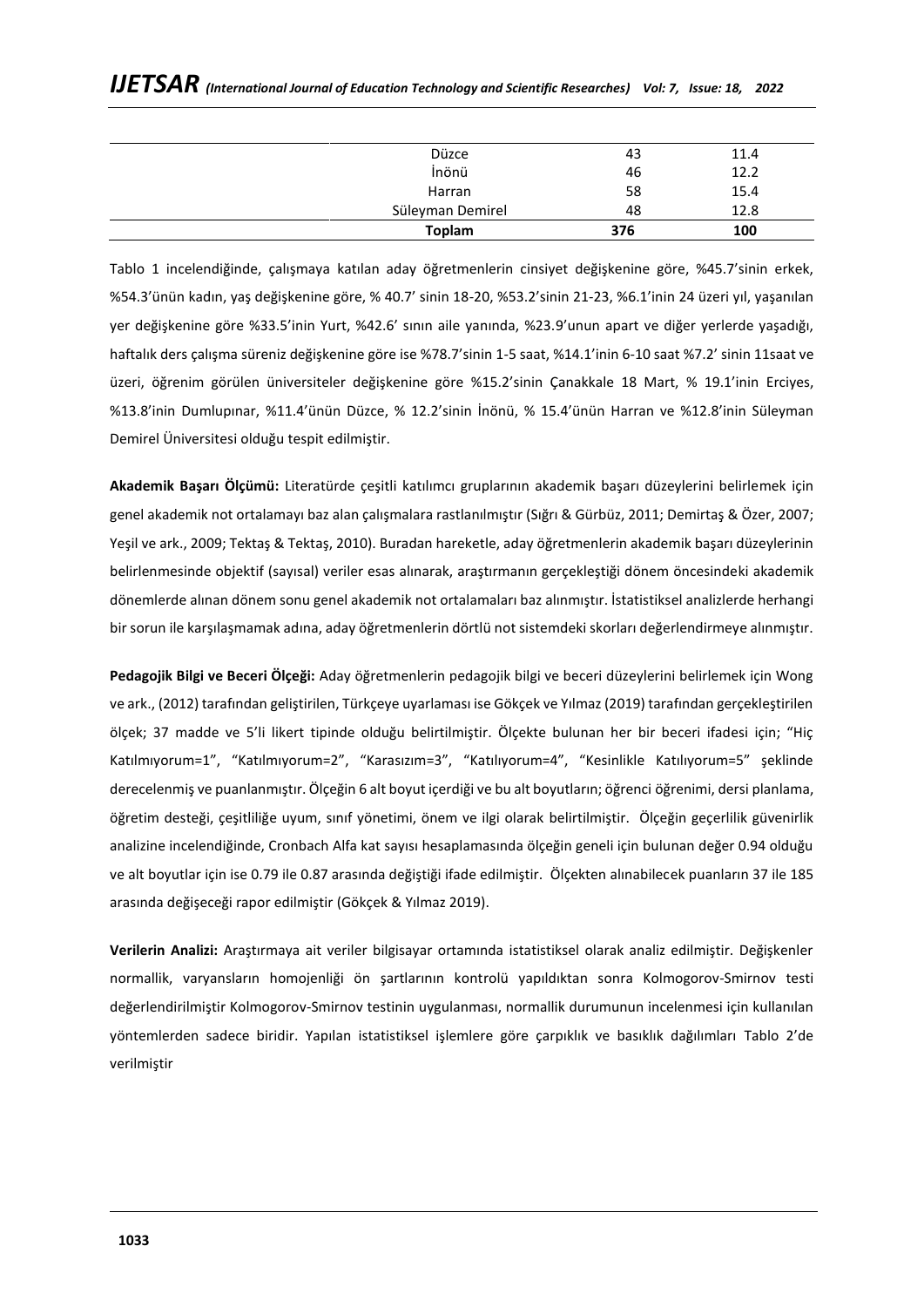| n   | <b>Carpiklik</b> | <b>Basıklık</b> | р    |
|-----|------------------|-----------------|------|
| 376 | $-.919$          | .545            | .001 |
| 376 | $-0.936$         | .985            | .000 |
| 376 | $-1.019$         | .833            | .000 |
| 376 | $-0.974$         | 1.118           | .000 |
| 376 | $-0.985$         | .190            | .000 |
| 376 | $-1.043$         | .652            | .000 |
| 376 | $-1.023$         | .893            | .000 |
| 376 | $-.405$          | .181            | .000 |
|     |                  |                 |      |

**Tablo 2.** Katılımcıların Akademik Başarı ile Pedagojik Bilgi ve Beceri Ölçeğinden Elde Edilen Puanların Çarpıklık-Basıklık ve Kolmogorov-Smirnov Testi Anlamlılık Düzeyi Sonuçları

Kolmogorov-Smirnov Testi sonuçlarına bakıldığında, aday öğretmenlerin akademik başarı düzeyleri ile pedagojik bilgi ve beceri toplam ve alt boyutlara ait skorlarında sapmaların anlamlı düzeylerde olduğu gözlemlenmiştir (p<.05). Ancak bu dağılımların eğrilerine bakıldığında normallikten aşırı sapmalar olmadığı görülmüştür. George ve Mallery (2016) bu değerlerin ±1, Demir vd., (2016) ise, ± 2 aralığında olmasının normallikten aşırı sapmalar olmadığı şeklinde yorumlamışlardır. Bu bilgiler doğrultusunda, parametrik istatistik analiz testlerinin kullanılmıştır. Aday öğretmenlerin akademik başarı düzeyleri ve pedagojik bilgi ve beceri ölçeğinden aldıkları puanlar aritmetik ortalama ve standart sapma olarak sunulmuştur. Ölçeklerden arasındaki ilişkileri ortaya çıkarmak için Pearson ® Korelasyon analizi uygulanmıştır.

#### **BULGULAR**

Bu bölümde, araştırma probleminin çözümüne yönelik olarak araştırmaya katılan katılımcıların ölçekleri aracılığıyla toplanan verilerin analizi sonucunda elde edilen sonuçlara yer verilmiştir. Sonuçlara dayalı olarak açıklamalar ve yorumlar yapılmıştır.

| İstatistiği                      |     |       |        |                          |
|----------------------------------|-----|-------|--------|--------------------------|
|                                  | n   | Min   | Max    | <b>X</b> <sup>+</sup> Sd |
| Akademik başarı                  | 376 | 1.55  | 4.00   | 3.057±0.390              |
| Öğrenci Öğrenimi                 | 376 | 14.00 | 35.00  | 30.385±4.113             |
| Dersi Planlama                   | 376 | 12.00 | 35.00  | 30.537±4.374             |
| Öğretim Desteği                  | 376 | 8.00  | 30.00  | 25.811±4.077             |
| Çeşitliliğe Uyum                 | 376 | 16.00 | 35.00  | 30.930±4.350             |
| Sınıf Yönetimi                   | 376 | 8.00  | 20.00  | 17.704±2.497             |
| Önem ve İlgi                     | 376 | 9.00  | 30.00  | 26.388±3.702             |
| Pedagojik bilgi ve beceri toplam | 376 | 81.00 | 185.00 | 161.758±20.636           |

**Tablo 3.** Katılımcıların Akademik Başarı ile Pedagojik Bilgi ve Beceri Ölçeğinden Elde Edilen Puanların Betimsel

Tablo 3 incelendiğinde, katılımcıların akademik başarı düzeylerinin 3.057±0.390 olduğu tespit edilmiştir. Pedagojik bilgi ve beceri ölçeğinden aldıkları toplam puanların ortalamasının161.758±20.636 olduğu tespit edilmiştir. Pedagojik bilgi ve beceri ölçeğine ait alt boyutlarında ise; öğrenci öğreniminin 30.385±4.113, dersi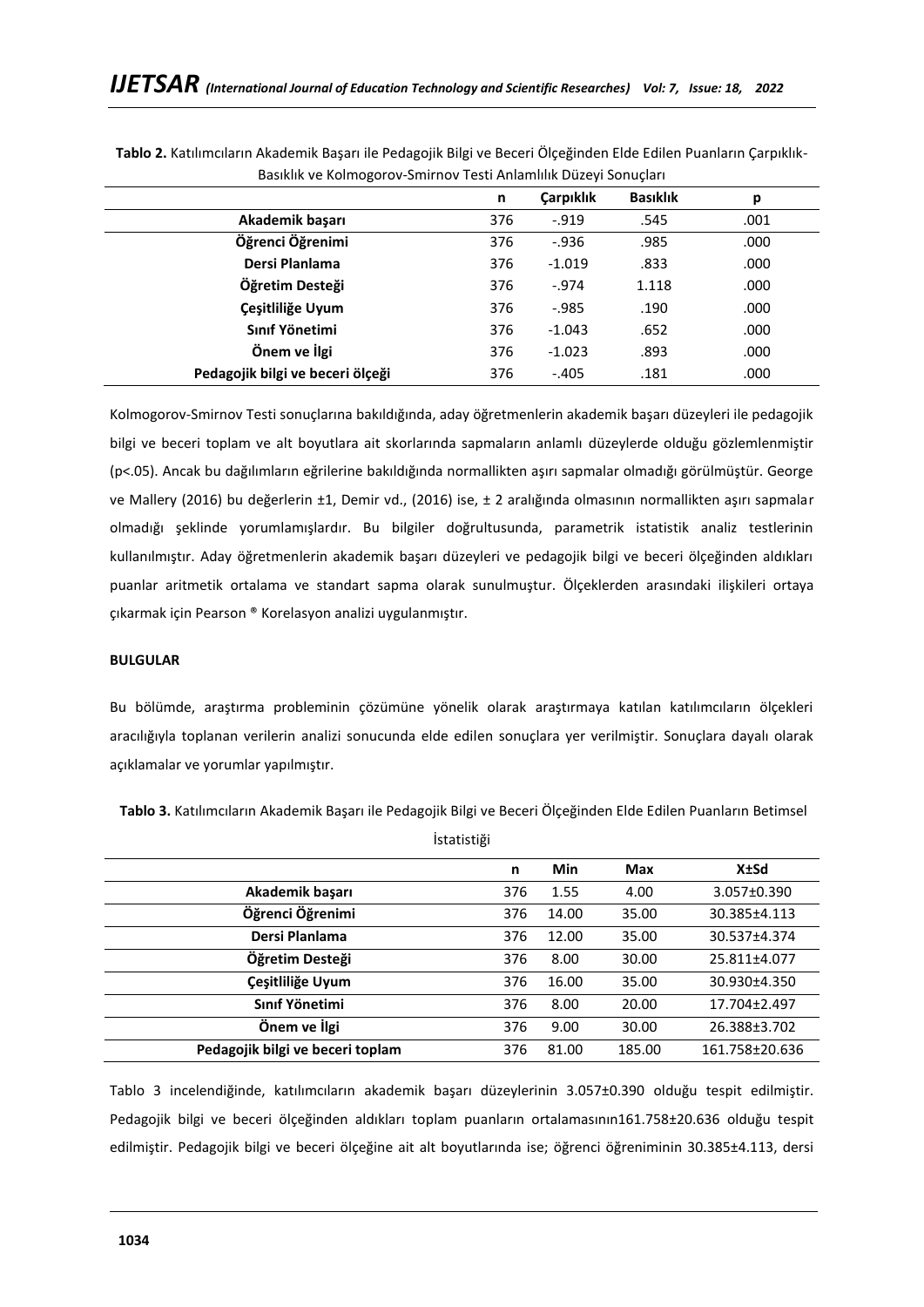planlamanın 30.537±4.374, öğretim desteğinin 25.811±4.077, çeşitliliğe uyum 30.930±4.350, sınıf yönetiminin 17.704±2.497, önem ve ilginin 26.388±3.702 düzeyinde olduğu görülmüştür.

|          |   | Öğrenimi<br>ë<br>Öğren | ത<br><u>ര</u><br>Planl<br>Dersi | Öğretim<br><b>Desteği</b> | Çeşitliliğe<br>ε<br>∍ | Yönetii<br>ᇰ | آ <u>ھ</u><br>ς<br>Önem | <u>َهَ</u><br>高<br>Toplam<br>Becer<br>Pedagojik<br>ς |
|----------|---|------------------------|---------------------------------|---------------------------|-----------------------|--------------|-------------------------|------------------------------------------------------|
| Akademik |   | .130                   | .104                            | .070                      | .130                  | .116         | .143                    | .129                                                 |
| Başarı   | n | .011                   | .045                            | .176                      | .012                  | .025         | .006                    | .012                                                 |
|          | n | 376                    | 376                             | 376                       | 376                   | 376          | 376                     | 376                                                  |

**Tablo 4.** Katılımcıların Akademik Başarı ile Pedagojik Bilgi ve Beceri Düzeyleri Arasındaki İlişki

Tablo 4 incelendiğinde katılımcıların akademik başarı düzeyleri ile, pedagojik bilgi ve beceri ölçeğinden aldıkları toplam (r=.129, p=.012) ve ölçeğe ait alt öğrenci öğrenimi (r=.130, p=.011) dersi planlamanın (r=.104, p=.045), çeşitliliğe uyum (r=.130, p=.012), sınıf yönetimi (r=.116, p=.025), önem ve ilgi (r=.143, p=.006) alt boyutları arasında pozitif yönlü düşük düzeyde ilişki tespit edilmiştir. Ancak akademik başarı düzeyleri ile öğretim desteği (r=.070, p=.176) alt boyutu arasında herhangi bir ilişki tespit edilmemiştir.

#### **TARTIŞMA ve SONUÇ**

Eğitim sistemi, eğitimcilerin bireylere akademik başarı ile pedagojik bilgi ve becerilerini kazandırmasını sağlayan yol haritalarıdır. Eğitimcilerin eğitim plan ve programlarını; kavrama, uygulama, yorumlama ve değerlendirme bölümlerini uygulayabilmeleri, pedagojik bilgi ve beceri açısından tam donanımlı olmaları gerekmektedir. Bu sebeple eğitimin ilk kademesinden yükseköğretim kademesine kadar akademik başarı ile pedagojik bilgi ve beceri önemli bir noktadadır. Bu anlamda Beden Eğitimi Öğretmen adaylarının akademik başarı ile pedagojik bilgi ve beceri arasındaki ilişki incelenmesi önem kazanmaktadır.

Katılımcıların akademik başarı düzeyinden aldıkları toplam puanların ortalamanın üzerinde olduğu tespit edilmiştir. Literatür incelemesinde çeşitli katılımcı gruplarının akademik başarı düzeylerini ortalama (Demirtaş ve Özer, 2007; Süt ve ark, 2019; Elkin, 2017), iyi (Saygılı ve ark., 2015) yüksek (Mücevher ve ark., 2016; Antaramian, 2017; Britton ve Tesser, 1991; Chow, 2005; Dalli, 2014; Nelson ve Nelson, 2003) olduğu bulgularını sunan çalışmalara rastlanılmıştır. Sarıer (2016) akademik başarı her yaşta ve her okul kademesinde kazanılması gerekli olan bilgi ve beceriler olarak belirlenirken, gerekli bilgi becerilerin kazanılıp kazanılmadığının ise eğitimciler ve kurumlarca yapılan ölçümler sonucu değerlendirildiğini ifade etmiştir. Sunulan bu çalışmada katılımcıların akademik başarıları skorlarının orta düzeyde olmasını, üniversal eğitim süreci öncesinde belirli bir sportif bilgi beceri düzeyine sahip olmaları, ilgili müfredat programında gerekli olan öğrenim desteğini yeterli düzeyde almaları ve bazı öğrenim destekleri ile ders çalışma sürelerini planlama ve motive olma becerilerinden kaynaklandığı düşünülmektedir.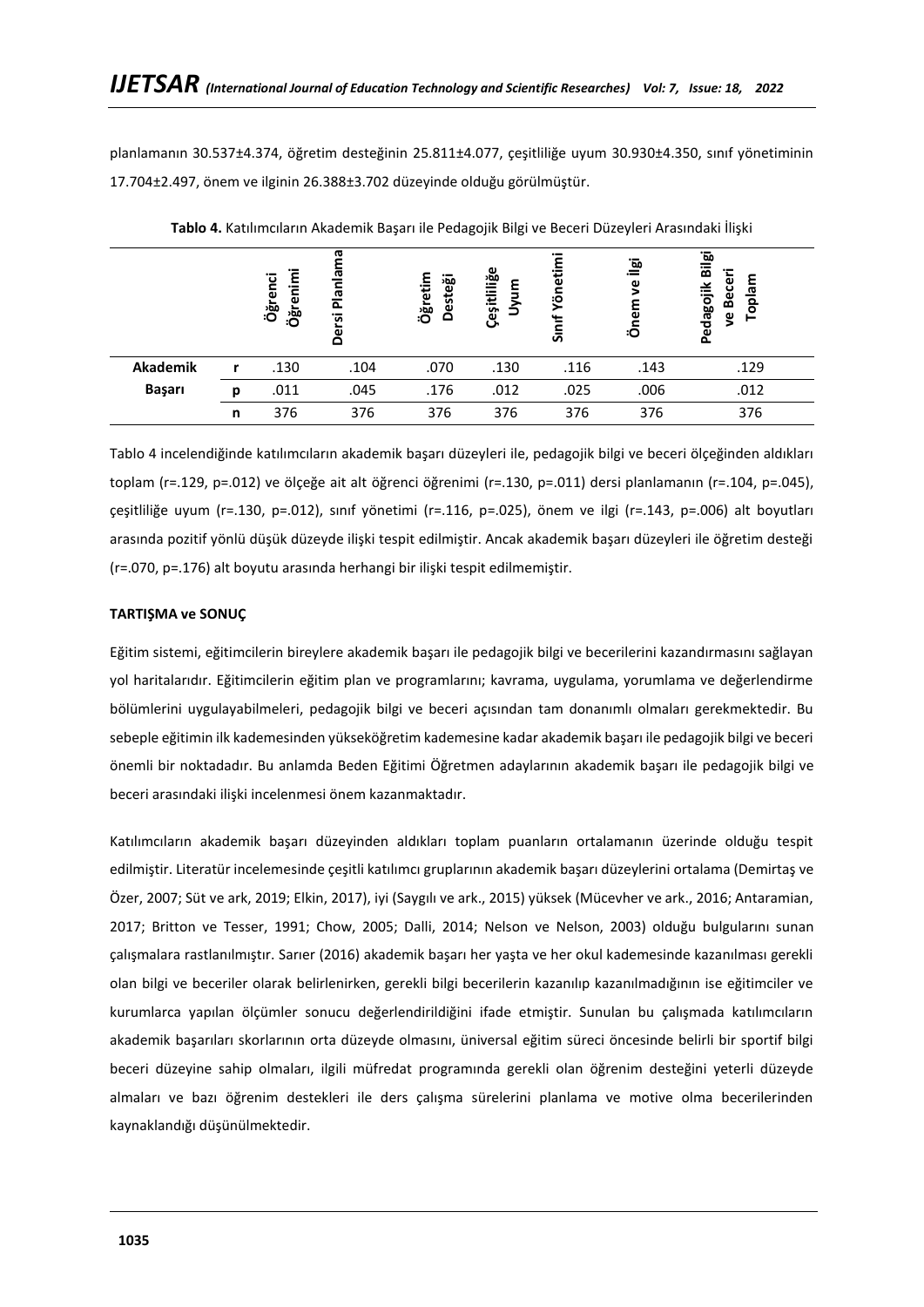Katılımcıların pedagojik bilgi ve beceri ölçeği toplam ve ölçeğe ait alt boyutlardan elde ettikleri skorların ortalamanın üzerinde olduğu tespit edilmiştir. Literatür incelemesinde farklı katılımcı gruplarının pedagojik bilgi ve beceri düzeylerini iyi (Dilek, 2020) ve yüksek (Bal ve Karademir, 2013; Meriç, 2014; Güler,2015; Gülbahar, 2008; Yurdakul, 2011; Yüngül, 2018) düzeyde olduğunu sunan çalışmalara rastlanılmıştır. Pedagojik bilgi, çeşitli yaş ve eğitim düzeylerindeki öğrencilerin, basit veya karmaşık olarak nitelendirdikleri bilgilerin öğrenimini kolaya indirgeyen beceri olarak ifade edilmiştir. Öğrencilerin bu becerilere sahip olabilmeleri, öğrenme sürecini yöneten öğretmenlerin gerekli bilgilere sahip olmaları ve gerekli öğrenme ve öğretme yöntemlerine haiz olmalarıyla ilgilidir. Bu bilgiler kapsamında pedagojik bilgi ve beceriler; ders planı, öğrenci öğrenmesi, sınıf yönetimi, öğrencilerin değerlendirilmesine yönelik beceri türleridir (Koehler ve Mishra, 2005). Sunulan bu çalışmada öğretmen adaylarının yoğun ders, sportif aktivite ve müsabakalarda arasında pedagojik bilgi ve becerileri uygulayabildikleri, önemsedikleri ve bu becerileri gösterdikleri öğrenmede istekli oldukları, derslerini planlayabildikleri, öğretim yönünden desteklendikleri ve çeşitliliğe uyum sağlamada zorluk çekmediklerinden kaynaklandığı düşünülmekledir.

Araştırmada katılımcıların akademik başarı ile pedagojik bilgi ve beceri ölçeği toplam ve ölçeğe ait öğrenci öğrenimi, dersi planlama, çeşitliliğe uyum, sınıf yönetimi, önem ve ilgi alt boyutları arasında düşük düzeyde pozitif yönlü ilişki varlığı görülmüştür. Ancak akademik başarı ile öğretim desteği alt boyutu arasında herhangi bir ilişki tespit edilmemiştir. Araştırmacılar tarafından yapılan literatür incelemesinde, akademik başarı ile yaratıcılık ve öğretmen davranışları (Erdoğdu, 2006), duygusal zekâ (Erdoğdu ve Kenarlı, 2008), okul iklimi (Bahçetepe ve Gergefti, 2015), zaman yönetimi Becerileri (Durmaz ve ark.,2016) arasındaki ilişkiyi inceleyen araştırmaların varlığı mevcuttur. Yine teknolojik/pedagojik bilgi ve becerileri ile okuryazarlık düzeyleri (Dilek, 2020), sınıf yönetimi (Ekici, 2018), öz-değerlendirme (Bal ve Karademir, 2013; Topçu ve Masal, 2020), özgüven (Meriç, 2014) ve teknoloji kullanımı (Yurdakul, 2011; Yüngül, 2018) seviyelerini inceleyen çalışmalara rastlanılmıştır. Pedagojik bilgi ve beceri yönünden donanımlı öğretmenlerin vermiş oldukları eğitim öğretim faaliyetleri öğrencilerin akademik başarıları ile pozitif ilişkilendirildiği bilinmektedir (Carpenter ve ark., 1989). Pedagojik bilgi ve beceri düzeyi yüksek olan öğretmenler, sahip oldukları öğretim açısından uyguladıkları teknik ve stratejilerle öğrenci adaylarının noksan veya hatalı öğrenmeleri bertaraf ederek önüne geçer, zorlu öğrenim süreçlerini ve bilgilerin anlaşılmasını, kavramasını kolaylaştırır, akademik başarılarını arttırır. Ayrıca öğretimde istenilen düzeyde hedef ve amaçlara ulaşmalarını sağlar (Shulman, 1986). Bununla birlikte, akademik başarının direk veya dolaylı olarak değişik faktörle ilişkili olduğu belirtilmektedir. Öz yeterlik, tutum, kaygı, motivasyon gibi çeşitli etkenlerin öğrencilerin derse karşı olan istek ve ilgilerini, dolayısıyla da akademik başarılarını olumlu yönde etkileyebileceği ifade edilmiştir (Kan ve Akbaş, 2005). Bu faktörlerin yanında, öğretmenlerin yönettiği öğrenme ve öğretme yöntemleri ile bireysel farklılıkların göz önünde tutulmasının, öğrencilerin akademik başarılarını yükseleceği dolayısıyla pedagojik bilgi ve becerilerini de olumlu yönde geliştireceği düşünülmektedir. Bu durumun öğretmen adaylarının beden eğitimi ve spor bölümüne girerken özel yetenek sınavları ile alınmış olması yanında öğretmen adaylarının profili sportif beceri olarak yüksek ama eğitim öğretim sürecini oluşturma ile alakalı sıkıntı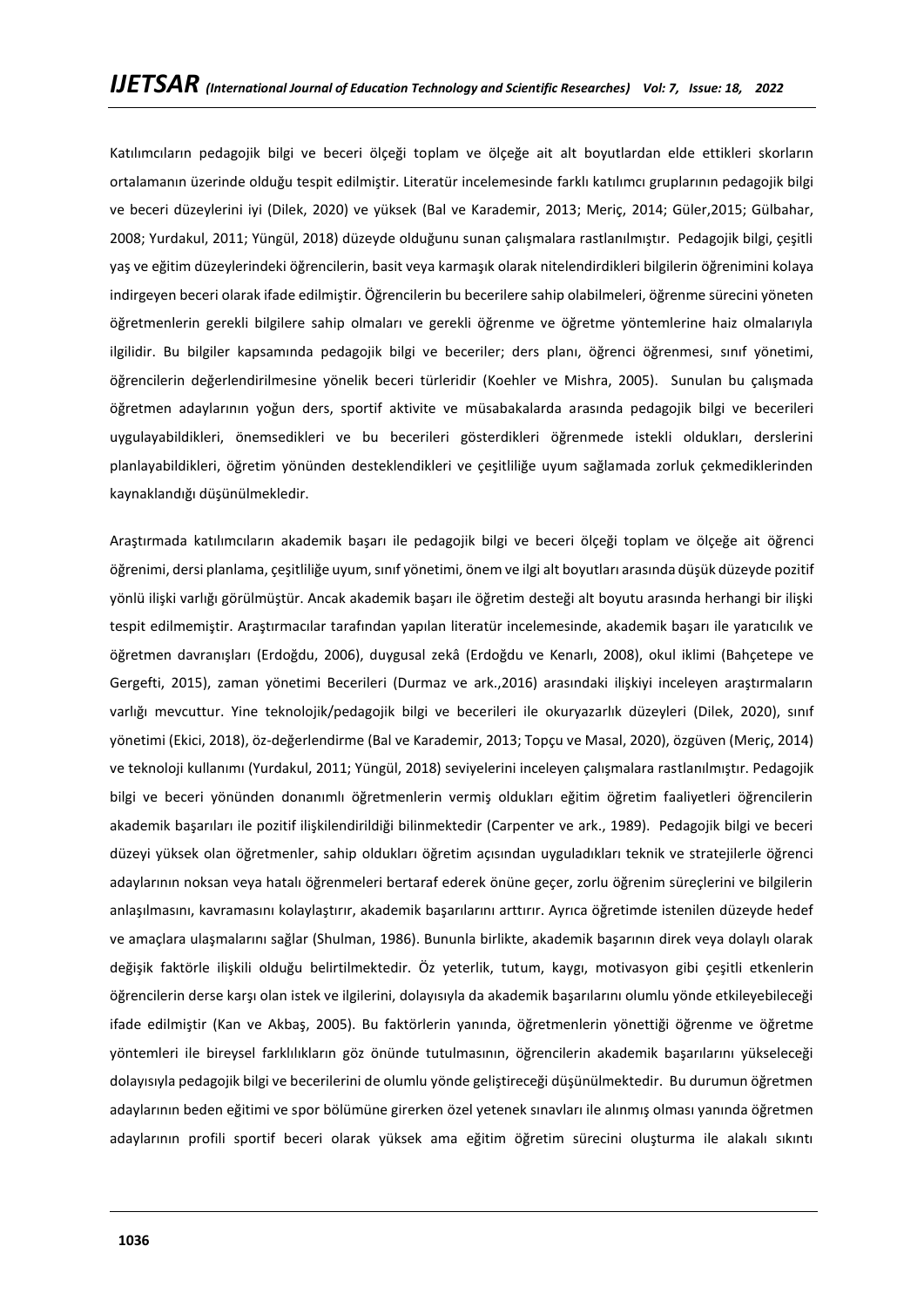yaşamalarından ve bunları akademik hayata aktarmada yaşadıkları problemlerden kaynaklandığı düşünülmektedir.

Sonuç olarak; öğretmen adaylarının akademik başarı ve pedagojik bilgi ve becerilerinin ortalamanın üzerinde olduğu ayrıca, akademik başarı ile pedagojik bilgi ve becerilerin pozitif yönlü düşük düzeyde ilişkili olduğu tespit edilmiştir. Ancak akademik başarı ile öğretim desteği alt boyutu arasında herhangi bir ilişki tespit edilmemiştir. Bu durumun beden eğitimi öğretmenliği bölümüne gelen öğretmen adaylarının bu aşamaya gelmeden önceki eğitim ve öğretim sürecindeki akademik başarı profillerinden kaynaklandığı düşünülmektedir.

#### **ÖNERİLER**

-Beden eğitimi ve spor öğretmenliği bölümüne akademik profili daha yüksek öğretmen adaylarının nasıl alınabileceğine dair çalışmalar yapılabilir.

-Akademik başarı ile pedagojik bilgi ve beceriye ait mevcut durumun tespiti ve sonrasında geliştirmeye yönelik üniversite, fakülte, bölüm içi aktiviteler düzenlenebilir.

-Akademik başarı ile pedagojik bilgi ve beceriyi artırmak adına uzman kişiler davet edilerek, gerekli eğitim, panel ve sempozyum tarzı faaliyetler organize edilebilir.

#### **Etik Metni**

"Bu makalede dergi yazım kuralları, yayın ilkeleri, araştırma ve yayın etiği ile dergi etik kurallarına uyuldu". Makale ile ilgili tüm sorumluluklar sorumlu yazar(lar)a aittir. Yazının etik kurul onayı Süleyman Demirel Üniversitesi Sosyal ve Beşeri Bilimler Etik Kurulu tarafından 15.03.2022 tarih ve 118/35 sayılı olarak alınmıştır.

**Yazar(lar) Katkı Oranı:** Yazarlar herhangi bir çıkar çatışması bildirmemişlerdir. 1. yazarın makaleye katkı oranı %70'tir. İkinci yazarın makaleye katkı oranı %30'dur.

#### **KAYNAKÇA**

- Antaramian, S. (2017). The importance of very high life satisfaction for students' academic success. *Cogent Education*,4(1), 1-10. doi: 10.1080/2331186X.2017.1307622
- Ay, H.G. (2004). Eğitim fakültelerinin ilköğretim matematik öğretmenliği son sınıf öğretmen adaylarının alan bilgisi ve mesleki etik açıdan değerlendirilmesi, Yüksek Lisans Tezi, Dokuz Eylül Üniversitesi.
- Bahçetepe, Ü., & Giorgetti, F.M. (2015). Akademik başarı ile okul iklimi arasındaki ilişki. *İstanbul Eğitimde Yenilikçilik Dergisi,* 1(3), 83-101.
- Bal, M.S., & Karademir, N. (2013). Sosyal bilgiler öğretmenlerinin teknolojik pedagojik alan bilgisi konusunda özdeğerlendirme seviyelerinin belirlenmesi. *Pamukkale Üniversitesi Eğitim Fakültesi Dergisi*, 34, 15-32.
- Batman, D., & Yiğit, N. (2016). Öğretmen adaylarının akademik başarılarını etkileyen faktörleri belirleme ölçeği: Geliştirilmesi, güvenirliği ve geçerliliği. *Kastamonu Eğitim Dergisi*, 24(1), 217-232.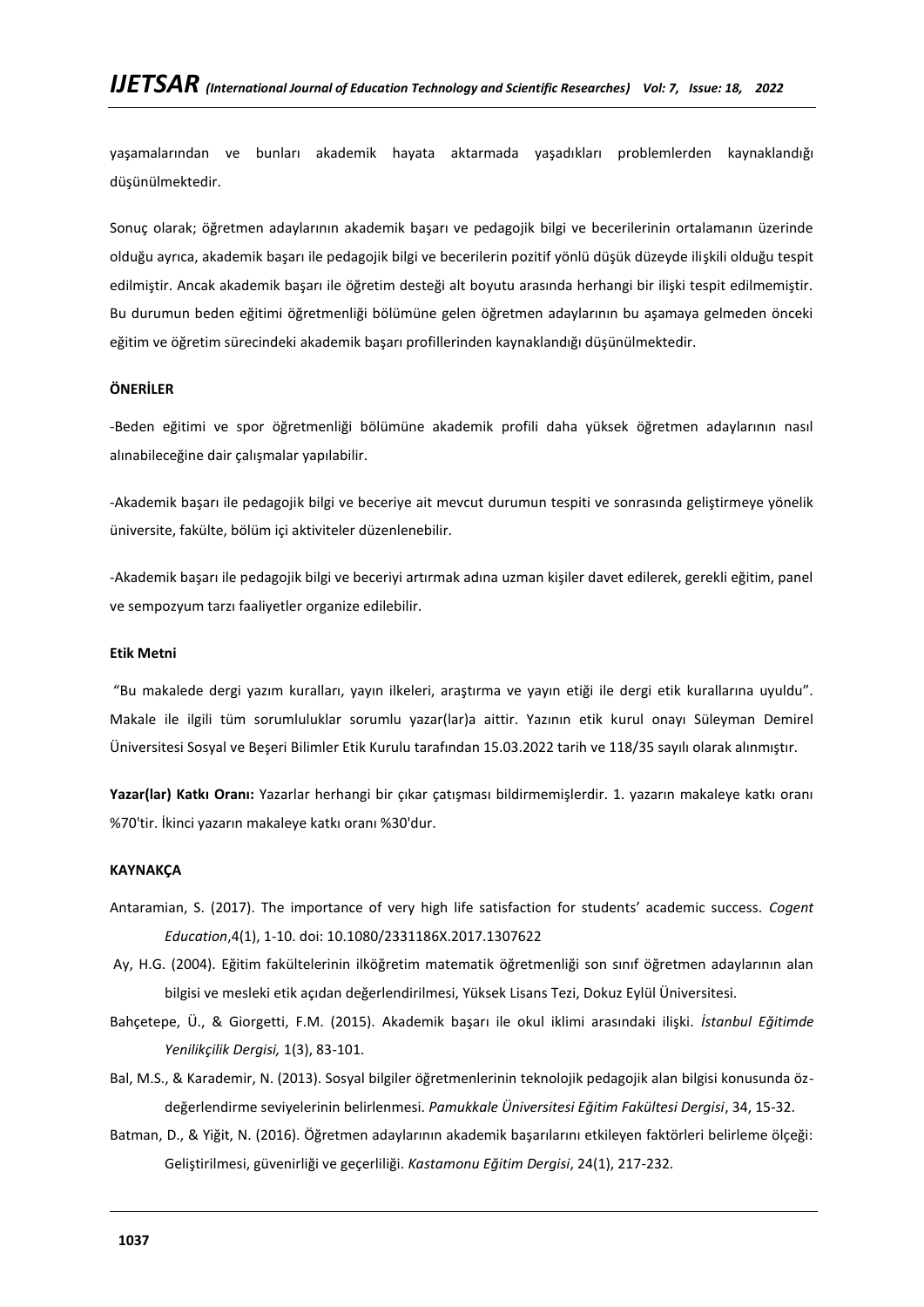- Bozanoğlu, İ. (2005). Bilişsel davranışçı yaklaşıma dayalı grup rehberliğinin güdülenme, benlik saygısı, başarı ve sınav kaygısı düzeylerine etkisi. *Ankara Üniversitesi Eğitim Bilimleri Fakültesi Dergisi*, 38(1), 17–42. https://doi.org/10.1501/Egifak\_0000000110
- Britton, B. K., & Tesser A. (1991). Effects of time management practices on college grades*. Journal Of Educational Psychology,* 83(3), 405–410. https://doi.org/10.1037/0022-0663.83.3.405
- Carpenter, T., Fennema, E., Peterson, P., Chiang, C., & Loef, M. (1989). Using knowledge of children's mathematics thinking in classroom teaching: An experimental study. *American Educational Research Journal*, 26(4), 499-531. https://doi.org/10.3102/00028312026004499
- Chow, H.P.H. (2005). Life satisfaction among university students in a Canadian prairie city: A multivariate analysis. *Social Indicators Research*, 70, 139-150. https://doi.org/10.1007/s11205-004-7526-0
- Çiltaş, A., & Akıllı, M. (2011). Öğretmenlerin pedagojik yeterlilikleri. *Mehmet Akif Ersoy Üniversitesi Sosyal Bilimler Enstitüsü Dergisi*, 3(4), 64-72.
- Dalli, M. (2014). The university student' time management skills in terms of their academic life satisfaction and academic achievement levels. *Educational Research and Reviews*, 9(20), 1090-1096. https://doi.org/10.5897/ERR2014.1885
- Demir, E., Saatçioğlu, Ö., İmrol, F. (2016). Uluslararası dergilerde yayımlanan eğitim araştırmalarının normallik varsayımları açısından incelenmesi, *Current Research in Education 2*(3): 130-148.
- Demirtaş, H., & Özer, N. (2007). Öğretmen adaylarının zaman yönetimi becerileri ile akademik başarısı arasındaki ilişkisi. *Eğitimde Politika Analizleri ve Stratejik Araştırmalar Dergisi*, 2(1), 34-47.
- Dilek, Ç. (2020). Öğretmen adaylarının program okuryazarlık düzeyleri ile pedagojik bilgi ve beceri düzeylerinin incelenmesi, Yüksek Lisans Tezi, Atatürk Üniversitesi
- Durmaz, M., Hüseyinli, T. & Güçlü, C. (2016). Zaman Yönetimi Becerileri İle Akademik Başarı Arasındaki İlişki. *İnsan ve Toplum Bilimleri Araştırmaları Dergisi, 5(7),* 2291-2303. https://doi.org/10.15869/itobiad.260266
- Ekici, C. (2018). Öğretmenlerin teknolojik pedagojik alan bilgisi ile sınıf yönetimi becerileri arasındaki ilişki, Yüksek Lisans Tezi, Çanakkale On Sekiz Mart Üniversitesi.
- Elkin, N. (2017). Bir vakıf üniversitesinin sağlık bilimleri yüksekokulu öğrencilerinin genel yaşam doyumu düzeyleri ve ilişkili faktörler. *İstanbul Gelişim Üniversitesi Sağlık Bilimleri Dergisi*, (2), 123-141.
- Erdoğdu, M.Y. (2006). Yaratıcılık ile öğretmen davranışları ve akademik başarı arasındaki ilişkiler. *Elektronik Sosyal Bilimler Dergisi*, 5(17), 95-106.
- Erdoğdu, M.Y., & Kenarlı, Ö. (2008). Duygusal zekâ ile akademik başarı arasındaki ilişki. *Milli Eğitim*, 37(178), 297- 310.
- George, D., & Mallery, P. (2016). Frequencies. In IBM SPSS Statistics 23 Step by Step. Routledge.
- Gökçek, T., & Yilmaz, A. (2019). The adaptation of the pedagogical knowledge and skills survey into Turkish: Validity and reliability study. *Turkish Journal of Education*, *8*(1), 52-70. https://doi.org/10.19128/turje.459678
- Guerriero, S. (2014). Teachers' pedagogical knowledge and the teaching profession. *Teaching and Teacher Education*, *2*(1), 1-7.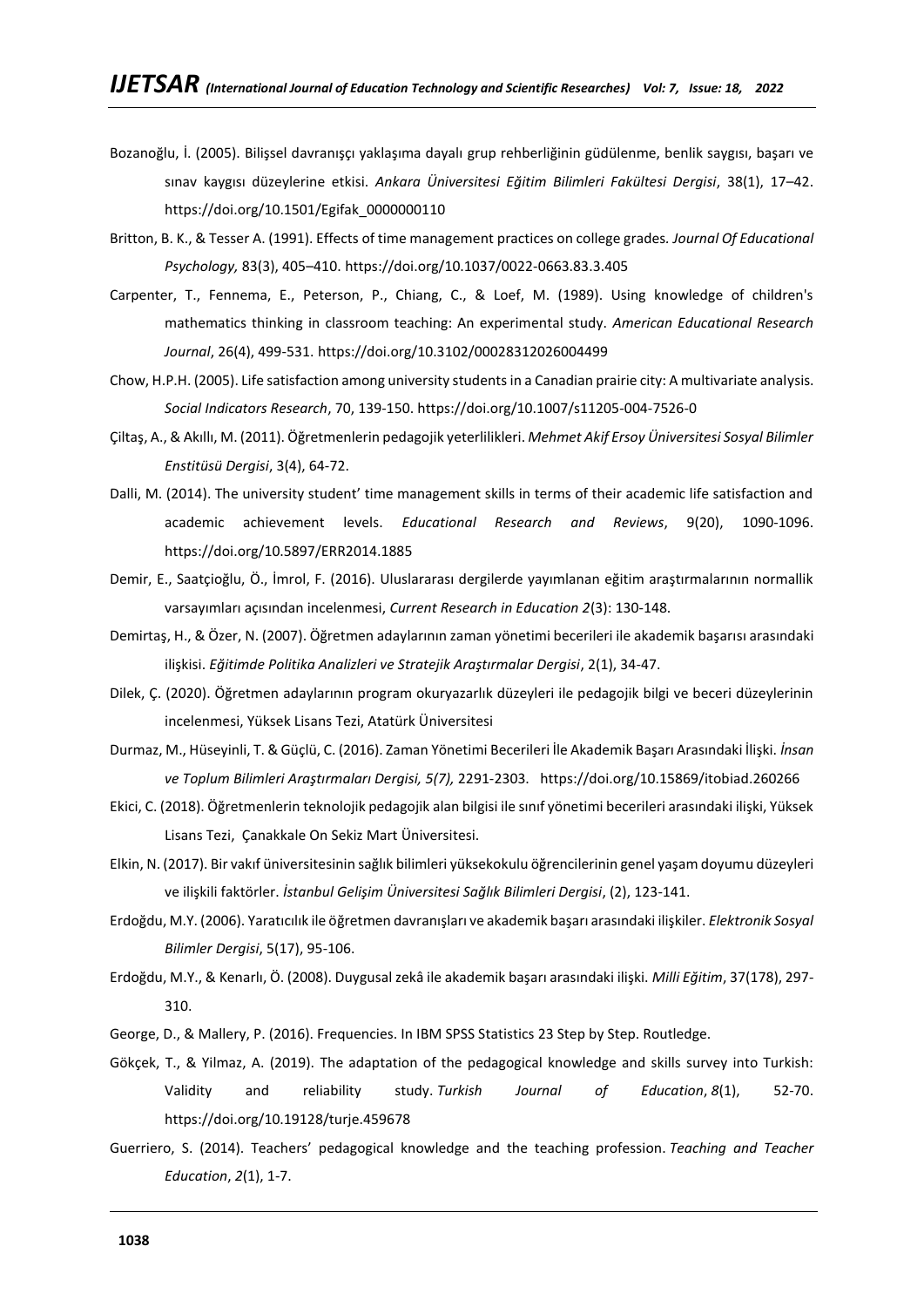- Gülbahar, Y. (2008). Improving the technology integration skills of prospective teachers through practice: A case study. *Turkish Online Journal of Educational Technology*, 7(4), 1-11.
- Güler, F. (2015). Fen bilgisi öğretmen adaylarının pedagojik bilgilerine ve pedagojik alan bilgilerine ilişkin algılarının incelenmesi, Yüksek Lisans Tezi, Orta Doğu Üniversitesi.
- Gürşimşek, I. (1998). Öğretmen eğitiminde yeni yaklaşımlar. *Hacettepe Üniversitesi Eğitim Fakültesi Dergisi*, 14, 25-28.
- Kan, A., Akbaş, A. (2005). Lise öğrencilerinin kimya dersine yönelik tutum ölçeği geliştirme çalışması. *Mersin Üniversitesi Eğitim Fakültesi Dergisi*, 1(2), 227-237.
- Karabacak, K. (2015). Öğretim ilkeleri. S. Güven, & M. A. Özerbaş (Edts.), Öğretim ilke ve yöntemleri içinde Pegem Akademi.
- Karasar, N. (2004). Bilimsel Araştırma Yöntemi, Nobel Yayıncılık.
- Karataş, Z. (2020). COVID-19 pandemisinin toplumsal etkileri, değişim ve güçlenme, *Türkiye Sosyal Hizmet Araştırmaları Dergisi:* 4, 3-15.
- Koehler, M.J. & Mishra, P. (2005). What happens when teachers design educational technology? The development of technological pedagogical content knowledge. *J. Educational Computing Research*, 32(2) 131-152. https://doi.org/10.2190/0EW7-01WB-BKHL-QDYV
- König, J., & Rothland, M. (2012). Motivations for choosing teaching as a career: Effects on general pedagogical knowledge during initial teacher education. *Asia-Pacific Journal of Teacher Education*, 40(3), 289-315. https://doi.org/10.1080/1359866X.2012.700045
- Laidra, K., Pullmann, H., & Allik, J. (2007). Personality and intelligence as predictors of academic achievement: A cross-sectional study from elementary to secondary school. *Personality and Individual Differences*, 42(3), 441-451. https://doi.org/10.1016/j.paid.2006.08.001
- Meriç, G. (2014). Fen ve teknoloji öğretmen adaylarının teknolojik pedagojik alan bilgisi konusunda özgüven seviyelerinin belirlenmesi. *Eğitimde Kuram ve Uygulama*, 10(2), 352-367.
- Mücevher, M., Demirgil, Z. & Erdem, R. (2016, Mayıs). Sportif aktivitelerin akademik başarı üzerindeki etkisi: SDÜ İİBF öğrencileri üzerine bir araştırma. V. Türkiye 75 Lisansüstü Çalışmaları Kongresi, Isparta Türkiye
- Nelson, D.B., & Nelson, K.W. (2003, March). Emotional intelligence skills: Significant factors in freshmen achievement and retention. Paper presented at the American Counselling Association Conference, Anaheim, California, The United States of America
- Özer, B., & Gelen, İ. (2008). Öğretmenlik mesleği genel yeterliliklerine sahip olma düzeyleri hakkında öğretmenlerin ve öğretmen adaylarının görüşlerinin değerlendirilmesi. *Mustafa Kemal Üniversitesi Sosyal Bilimler Enstitüsü Dergisi*, 5(9), 39-55.
- Sarıer, Y. (2016). Türkiye'de öğrencilerin akademik başarısını etkileyen faktörler: bir meta-analiz çalışması. *Hacettepe Üniversitesi Eğitim Fakültesi Dergisi, 31*(3), 609-627. https://doi.org/10.16986/HUJE.2016015868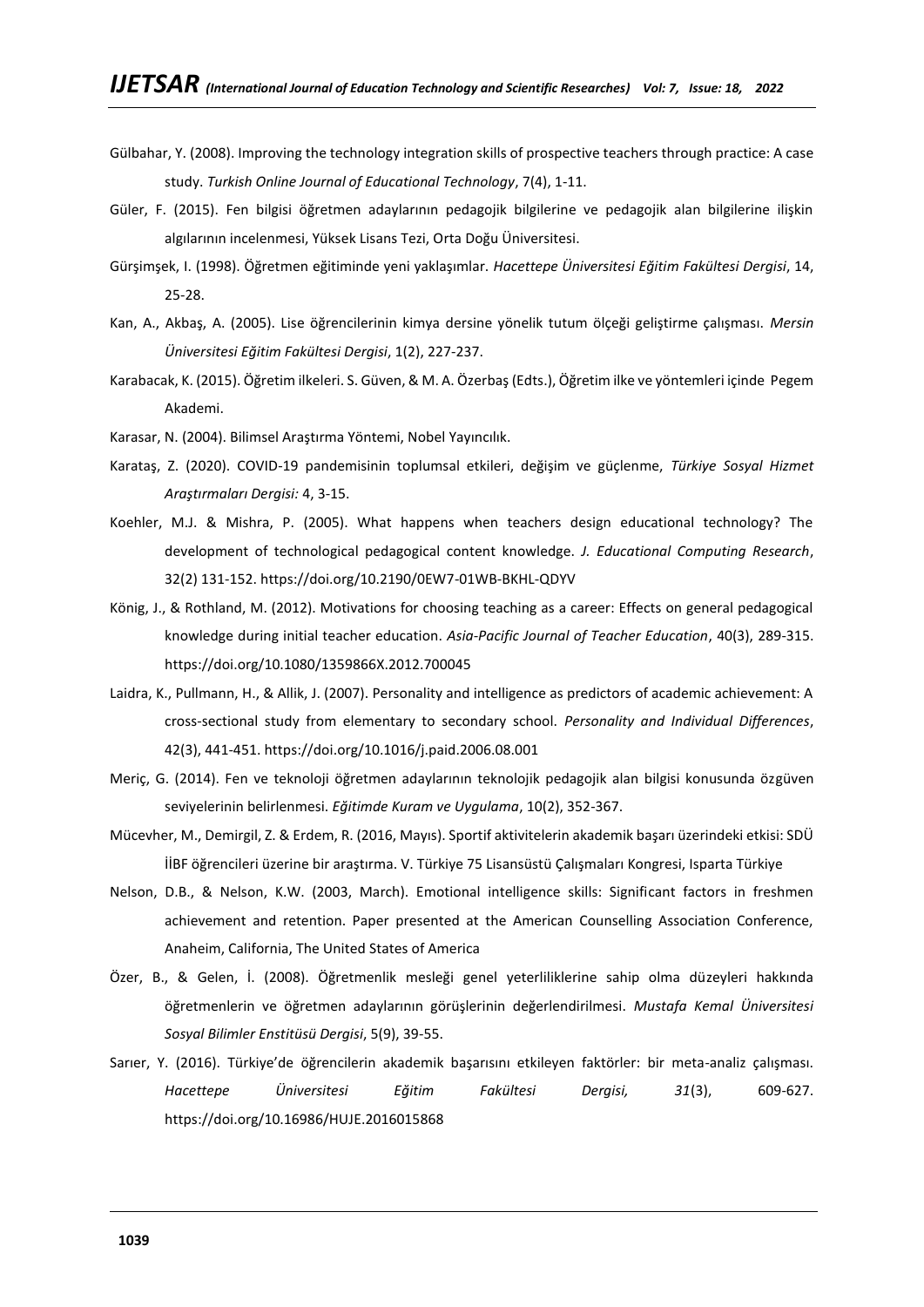- Saygılı, G., Atay, E., Eraslan, M. & Hekim, M. (2015). Düzenli olarak spor yapan ve yapmayan öğrencilerin kişilik özellikleri ile akademik başarıları arasındaki ilişkinin incelenmesi. *Kastamonu Eğitim Dergisi*, 23(1), 161- 170.
- Shulman, L.S. (1986). Those who understand: Knowledge growth in teaching. *Educational Researcher*, 15(2), 4- 14. https://doi.org/10.3102/0013189X015002004
- Shulman, L.S. (1987). Knowledge and teaching: Foundations of the new reform. *Harvard Educational Review*, 57, 1-23. https://doi.org/10.17763/haer.57.1.j463w79r56455411
- Sığrı, Ü., & Gürbüz, S. (2011). Akademik Başarı Ve Kişilik İlişkisi: Üniversite Öğrencileri Üzerinde Bir Araştırma. *Savunma Bilimleri Dergisi*, 10(1), 30-48. https://doi.org/10.17134/sbd.22641
- Süt, H.K., Küçükkaya, B., Cumur, E., & Özdemir, E. (2019). Hemşirelik öğrencilerinin sosyal ve entelektüel aktiviteleri ile akademik başarı durumları ve yaşam doyumları arasındaki ilişki. *Yükseköğretim ve Bilim Dergisi*, (2), 326-334. https://doi.org/10.5961/jhes.2019.334
- Tanışlı, D. (2003). İlköğretim matematik öğretmeni adaylarının pedagojik alan bilgisi bağlamında sorgulama becerileri ve öğrenci bilgileri. *Education and Science*, 38(169), 80-95.
- Tektaş, M., & Tektaş, N. (2010). Meslek yüksekokulu öğrencilerinin zaman yönetimi ve akademik başarıları arasındaki ilişki. *Selçuk Üniversitesi Sosyal Bilimler Enstitüsü Dergisi*, (23), 221-229.
- Topçu, E., & Masal, E. (2020). Matematik öğretmenlerinin teknolojik pedagojik alan bilgisi öz-değerlendirme algılarına bir bakış. *Gazi Eğitim Bilimleri Dergisi*, 6(1), 147-167. https://doi.org/110.30855/gjes.2020.06.01.009
- Tuzcu, D. (2011). Fen bilgisi öğretmen adaylarının pedagojik alan bilgilerinin incelenmesi, Yüksek Lisans Tezi, Pamukkale Üniversitesi.
- Ulusoy, A. (2009). Gelişim ve öğrenme. (6. Baskı). Anı Yayıncılık.
- Wiens, P.D., Beck, J.S., & Lunsmann, C.J. (2022). Assessing teacher pedagogical knowledge: the Video Assessment of Teacher Knowledge (VATK). *Educational Studies*, *48*(2), 273-289. https://doi.org/10.1080/03055698.2020.1750350
- Win, R., & Miller, P.W. (2005). The effects of individual and school factors on university students' academic performance. *Australian Economic Review*, 38(1), 1-18. https://doi.org/10.1111/j.1467- 8462.2005.00349.x
- Wong, A., Chong, S., Choy, D., & Lim, K.M. (2012). Investigating changes in pedagogical knowledge and Skills from pre-service to the initial year of teaching. *Educational Research for Policy and Practice*, 11,105–117. https://doi.org/10.1007/s10671-011-9108-7
- Yenmez, A. A. (2012). Ortaöğretim matematik öğretmenlerinin pedagojik alan ve pedagojik bilgilerindeki ilgilerindeki gelişimin, modelleme yaklaşımına göre tasarlanmış bir mesleki gelişim ve eğitim etkinliği sürecinde incelenmesi, Doktora Tezi, Orta Doğu Teknik Üniversitesi
- Yeşil, R., Korkmaz, Ö., & Kaya, S. (2009). Eğitim fakültesindeki akademik başarının kamu personeli seçme sınavı'ndaki başarı üzerinde etkisi. *Fırat Üniversitesi Sosyal Bilimler Dergisi* 19 (2), 149-160